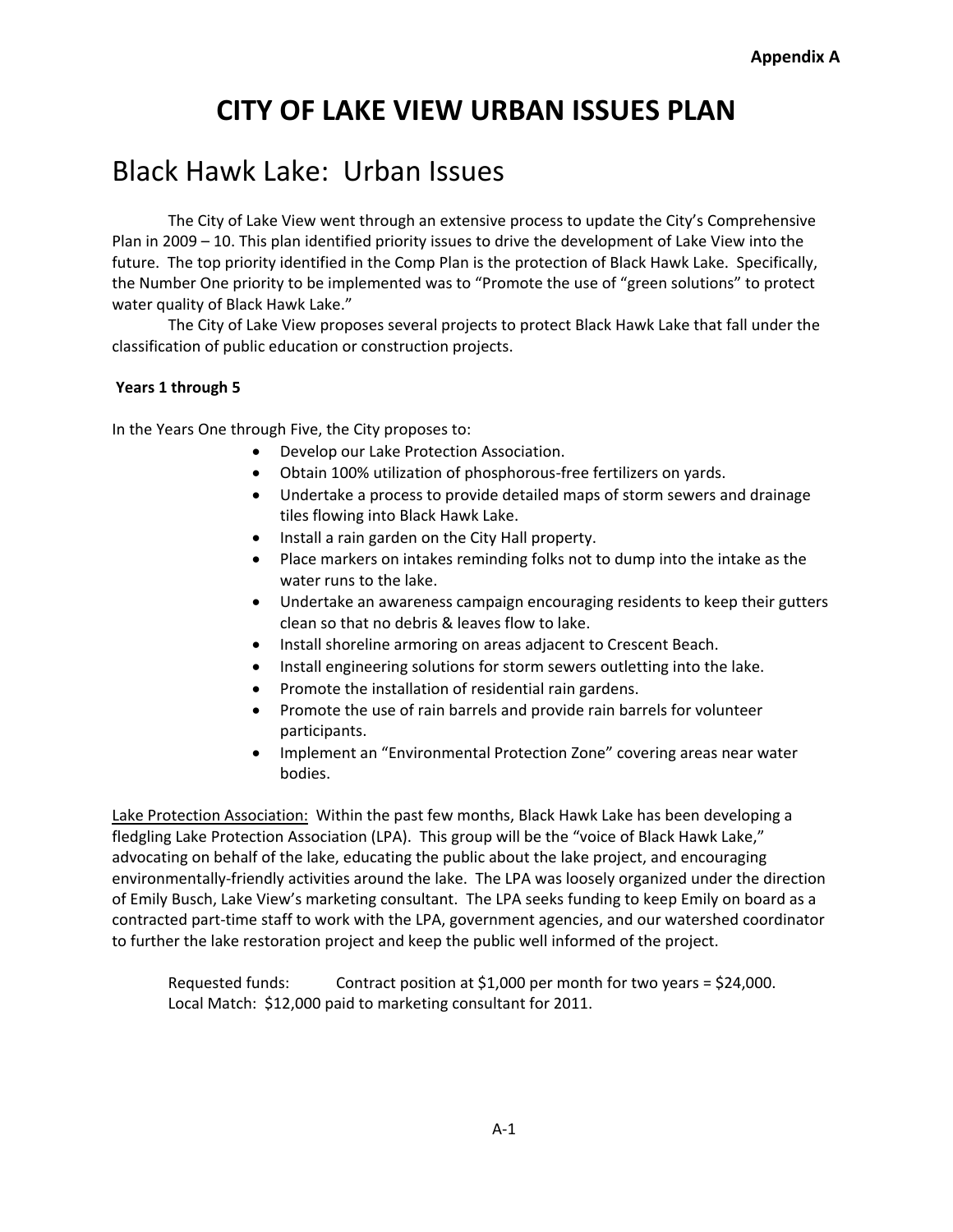"100% Phosphorous‐Free:" The City of Lake View proposes to partner with the Black Hawk Lake Protection Association to encourage the voluntary use of phosphorous-free fertilizers. This public education will be done through the press and through mailings. Also, a \$5.00 voucher will be provided to each residence to be used toward the purchase of phosphorous‐free fertilizer at local retailers.

| Requested funds: | Semi-annual print ads in the Lake View Resort for five years: \$2,000.                 |
|------------------|----------------------------------------------------------------------------------------|
|                  | Annual brochure mailing to all Lake View residences for five years: \$2,000.           |
|                  | \$5.00 voucher for the purchase of phosphorous-free fertilizer. Two                    |
|                  | vouchers per residence for one year. It is estimated that 500 residences               |
|                  | will participate = $$5,000$ .                                                          |
|                  | Private match: Remainder of the cost of the fertilizer is \$30.00 per residence. Total |
|                  |                                                                                        |

private match = \$15,000

Storm Sewer & Drain Tile Mapping: The City of Lake View does not have adequate maps of the public storm sewer system or the public or private drain tiles in the area. The City proposes to use the services of a consultant to assist City staff in researching records to determine sewer and tile locations and to conduct field work to map the storm sewer and drainage tile system. This field work includes running cameras through the tiles to determine tile location and condition.

Requested funds: Consulting firm: \$10,000. Local match: 25% soft match for staff time.

City Hall Rain Garden: The City proposed to install a Rain Garden on the City Hall property. This would be a pilot project to explain how a rain garden works and to show construction techniques. The City had planned to install the Rain Garden as part of their 2009 Streetscape Project, but this project was not completed due to funding constraints.

Requested funds: Construct Rain Garden: \$5,000 (Engineers estimate from Snyder & Assoc.) Local match: 20% soft match for staff time & equipment usage.

Intake Marking: The City proposes to educate the public about the hazardous situations that can arise when materials are dumped down storm sewer intakes. A permanent metal plaque will be attached to each intake which drains to Black Hawk Lake stating something like "No Dumping – Drains to Lake."

Requested funds: \$ 1,000 Local match: 25% soft match for staff time.

Awareness to Keep the Gutters Clean: Using newspaper articles, pieces in the City newsletter, and through the City web site and the use of social media, homeowners will be reminded of the need to keep the street gutters clean so that no debris & leaves flow to lake.

Requested funds = 0; In‐kind City staff labor.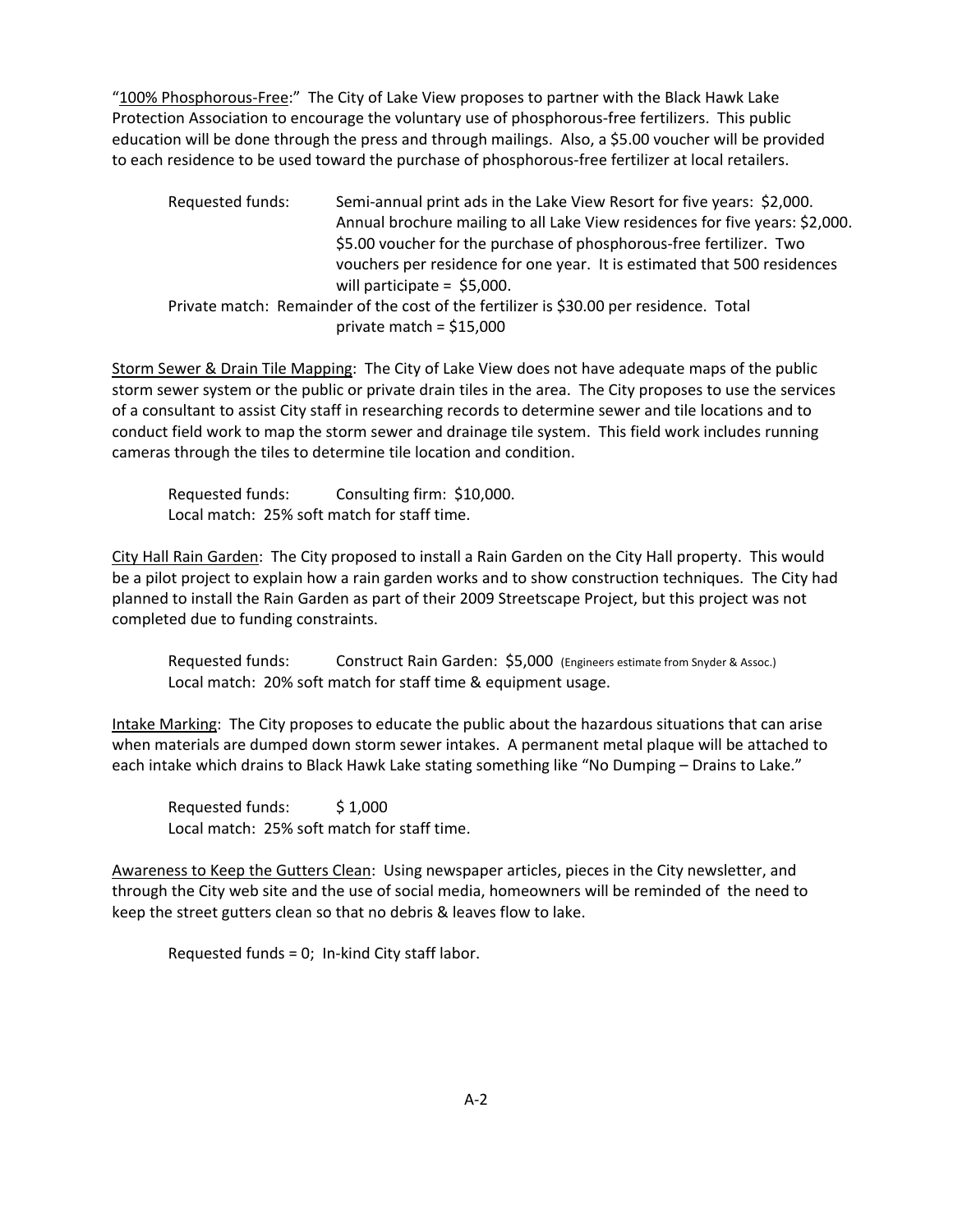Shoreline Armoring: The City owns and operates Crescent Beach, a public swimming beach in the Town Bay portion of Black Hawk Lake. Over the years, the sandy beach has eroded and the shoreline adjacent to the beach on both sides has also eroded. The erosion of the lands adjacent to the beach can be mitigated with the installation of more native stone shoreline armoring. The City proposes to add more armoring for 100' on the east side of the beach and 100' on the west side of the beach.

Requested funds: 200' of shoreline armoring  $\omega$  \$55 / ft. = \$11,000

Storm Sewer Outlets: There are successful examples of engineering solutions to storm water problems. Upon examination of the known outlets of public storm sewers into the lake, there are at least two sites where it would be feasible to install an engineered solution, such as a bio-reactor, at the outlet of the storm sewer. This bio-reactor or other screening device catches many impurities before they arrive in the lake.

Much more research is needed on the various types of engineering solutions to storm water management problems.

Estimated Cost: Engineering solutions for two storm sewer outlets: \$75,000 each = \$150,000.

Requested funds: \$ 120,000 Local match: \$ 30,000

Residential rain gardens: The City will encourage the installation of small rain gardens on residential properties, particularly on lakeshore lots. The City seeks funding to provide a 50% cost share to install one residential rain garden per year. It is estimated that the 50% cost share will be \$1,000 per project

Requested funds: 50% cost share:  $$1,000$  X 5 projects =  $$5,000$ Private match: 50%

Residential Rain Barrels: The City will encourage the use of residential rain barrels to collect and harvest rain water for use in their yards and gardens. Harvesting rain water not only reduces the amount of municipal water pumped from the ground, it also reduces the amount of run-off that will eventually end up in Black Hawk Lake. The cost of a rain barrel and stand is estimated at \$75.00. The City proposes to provide a rebate of \$50.00 for any residence installing a rain barrel.

Requested funds: Cost of \$50.00 rebates for 100 rain barrels: \$5,000 Private match: Remainder of the cost of the rain barrel & stand for 100 barrels: \$2,500

"Environmental Protection Zone." The City's recently completed Comp Plan recommends the implementation of an Environmental Protection Zone for all areas within ¼ mile from a water body. Goals and regulations for this Zone have not yet been established, but the concept behind this Zone will be to encourage environmentally-friendly actions to benefit the lake, and also to institute regulations prohibiting certain actions which have negative environmental impacts. The City will need professional assistance from engineers or planners to formulate and implement regulations putting into place this proposed Environmental Protection Zone. The cost of the consultant firm is estimated to be \$12,000.

Requested funds: \$10,000. Cash match from City: \$2,000 Soft match: \$3,000 for staff time.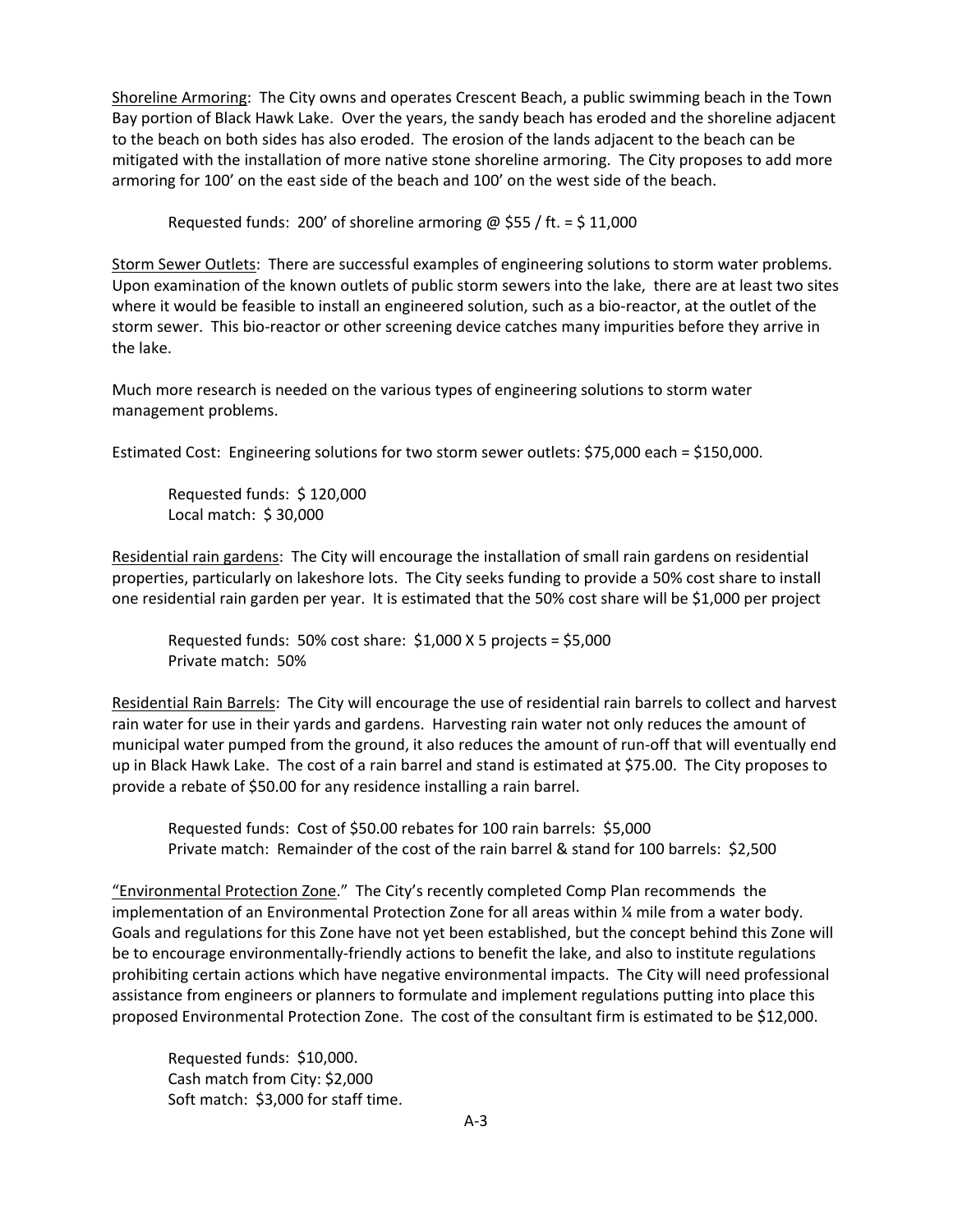## New Developments

The Comp Plan also states that: Any urban development around the lake will require green solutions or low impact development (LID) methodologies. The green solutions or LID refer to urban development methodologies that will result in the least impact on the lake and the environment. Examples of these LID methodologies may include:

- Addressing drainage and water impoundment.
- Encouraging use of pervious pavement / pavers.

Drainage and Water Impoundment: The City will establish standards for the storm water management within the conservation zone around the lake for new site developments. Water will be detained on site with the goal of slowing flow to the lake, allowing detention time for the water, and time for sediment to settle out. We will utilize bioswales, or retention berms. An example currently under construction is a retention basis west of the Glacier Bay restaurant. A retention basin was required to slow the flow of water to the lake and provide for detention time prior to flowing into the storm sewer and thus into the lake.

Run‐off from parking lots is of particular concern. During the Site Plan evaluation process, developers need to show that they are slowing run-off from the parking lot. This can be done by channeling the drainage from the lot to a retention area.

It is anticipated that there will be at least three new commercial development projects within the next five years. The City seeks funding to assist the developers with storm water management / detention by participating in a cost‐share for required stormwater detention facilities. The proposed cost share is 50% and the estimated cost of a retention structure is \$4,000.

Requested funds:  $50\%$  cost share:  $$2,000$  X 3 projects =  $$6,000$ Private match: 50%

Pervious Pavement: Using pervious pavement or pavers has been proven effective in reducing the run‐ off from parking lots and other hard surfaces. The City will encourage the use of pervious pavement for new development. It is estimated that pervious pavement costs two to three times as much as conventional asphalt. The City seeks funding to provide a 50% cost share to install parking lots and sidewalks using pervious pavement.

Requested funds: \$30,000 – Estimate. Private match: 50%

# **Future ‐ Years 6 through 10**

The City will identify areas where BMP's can be implemented or structures could be built. The City proposes funding for the installation of:

Impoundment structures: There are many acres of tilled farmland within one‐quarter mile of Black Hawk Lake. There are at least two sites within this farmland that may be suitable for the development of permanent ponds.

Also, within the City's General Land Use Plan there are at least three 10 to 20 acre sites which are identified for future residential development. These sites will be developed utilizing low impact development (LID) methodologies, including the installation of waterways and ponds.

The City seeks funding to assist with the installation of three ponds in the lands around Black Hawk Lake.

Requested funds: Three ponds  $\omega$  \$30,000 each = \$90,000.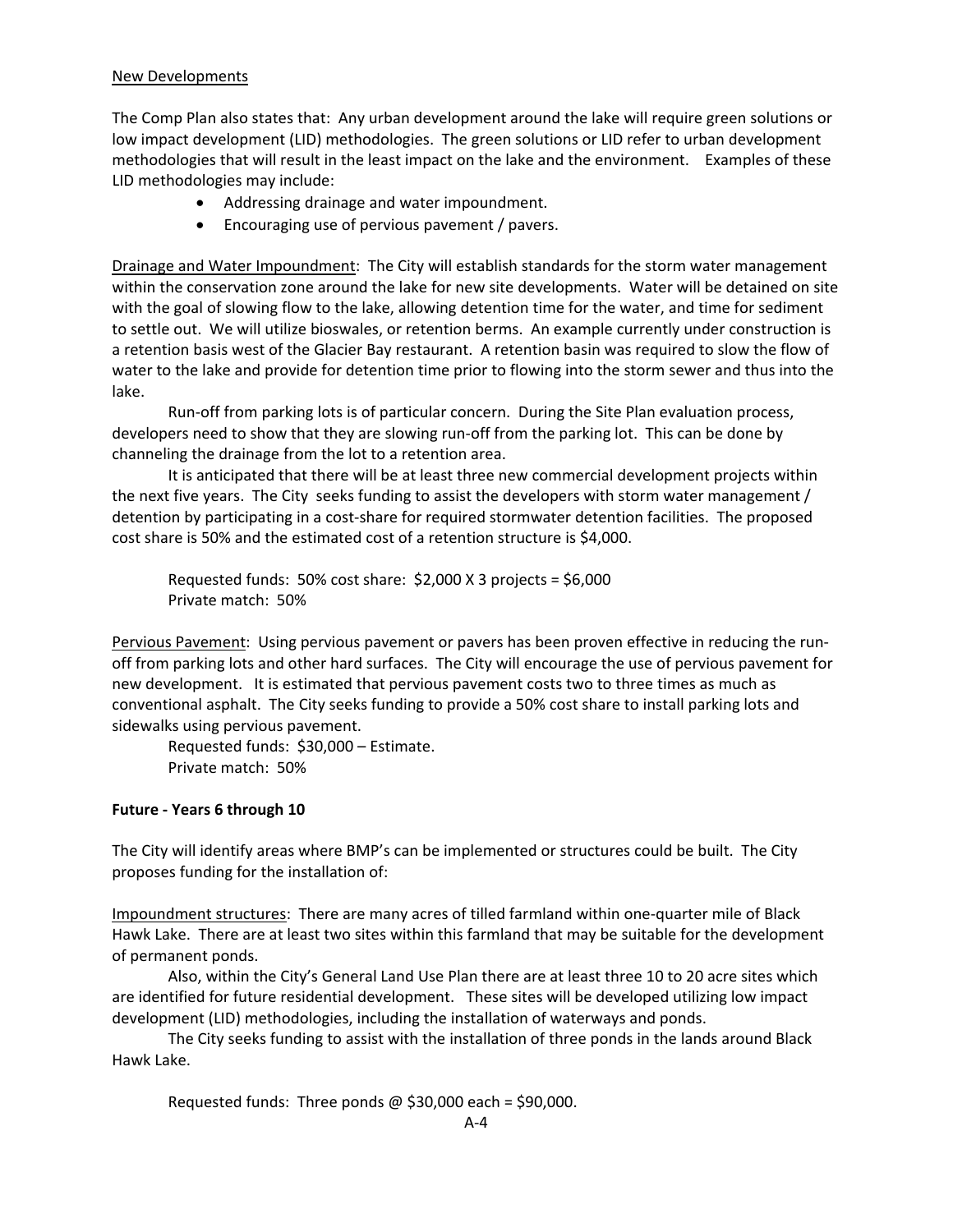Residential rain gardens: The City will encourage the installation of small rain gardens on residential properties, particularly on lakeshore lots. The City seeks funding to provide a 50% cost share to install up to 25 more residential rain gardens. It is estimated that the 50% cost share will be \$1,000 per project

Cost of 50% cost share: \$1,000 X 25 projects = \$25,000 Private match: 50%

# TOTAL COST FOR THIS URBAN WATER QUALITY PLAN:

| <b>Years 1 - 5</b>                                                     | <b>Requested Grant Funds</b> | Local Match                                   |                                                     |
|------------------------------------------------------------------------|------------------------------|-----------------------------------------------|-----------------------------------------------------|
| Lake Protection Association: Contract position for \$1,000             |                              |                                               |                                                     |
| per month for two years.                                               | \$24,000                     | \$12,000                                      |                                                     |
| "100% Phosphorous-Free" Campaign                                       | \$9,000                      | \$15,000                                      |                                                     |
| Storm Sewer & Drain Tile Mapping                                       |                              | \$10,000                                      | $Soft - $ 2,500$<br>Soft - \$1,000<br>$Soft - $250$ |
| City Hall Rain Garden                                                  |                              | \$5,000                                       |                                                     |
| <b>Intake Marking</b>                                                  |                              | \$1,000                                       |                                                     |
| Awareness to Keep the Gutters Clean.                                   |                              | \$0                                           |                                                     |
| Shoreline Armoring: 200' of shoreline armoring @ \$55 / ft             |                              | \$11,000                                      | 0                                                   |
| Storm Sewer Outlet - engineered solutions                              |                              | \$120,000                                     | \$30,000                                            |
| Residential rain gardens                                               |                              | \$5,000                                       | \$5,000                                             |
| Residential Rain Barrels: 100 incentives at \$50 each for rain barrels |                              | \$5,000                                       | \$2,500                                             |
| "Environmental Protection Zone"                                        |                              | \$10,000                                      | \$2,000                                             |
|                                                                        |                              |                                               | Soft - \$3,000                                      |
| New Developments: Drainage and Water Impoundment                       |                              |                                               |                                                     |
| 50% cost share: \$2,000 X 3 projects                                   |                              | \$6,000                                       | \$6,000                                             |
| New Developments: Pervious Pavement. 50% cost share                    |                              | \$30,000                                      | \$30,000                                            |
| Total Cost of Years $1 - 5$                                            |                              | \$236,000                                     | \$109,250                                           |
| <b>Future Years 6 - 10</b>                                             |                              |                                               |                                                     |
| Impoundment structures                                                 |                              | \$90,000                                      | 0                                                   |
| Residential rain gardens                                               |                              | \$25,000                                      | \$25,000                                            |
| Total Cost of Future Work: Years 5 - 10<br>\$115,000                   |                              | \$25,000                                      |                                                     |
|                                                                        |                              |                                               |                                                     |
| <b>TOTAL COSTS</b>                                                     |                              | \$351,000                                     | \$134,250                                           |
| Hard costs to the City are:                                            |                              |                                               |                                                     |
| <b>Marketing Contract</b>                                              |                              | \$8,000 to City and \$4,000 to Community Club |                                                     |
| <b>Storm Sewer outlets</b>                                             | \$30,000                     |                                               |                                                     |
| "Environmental Protection Zone"                                        | \$2,000                      |                                               |                                                     |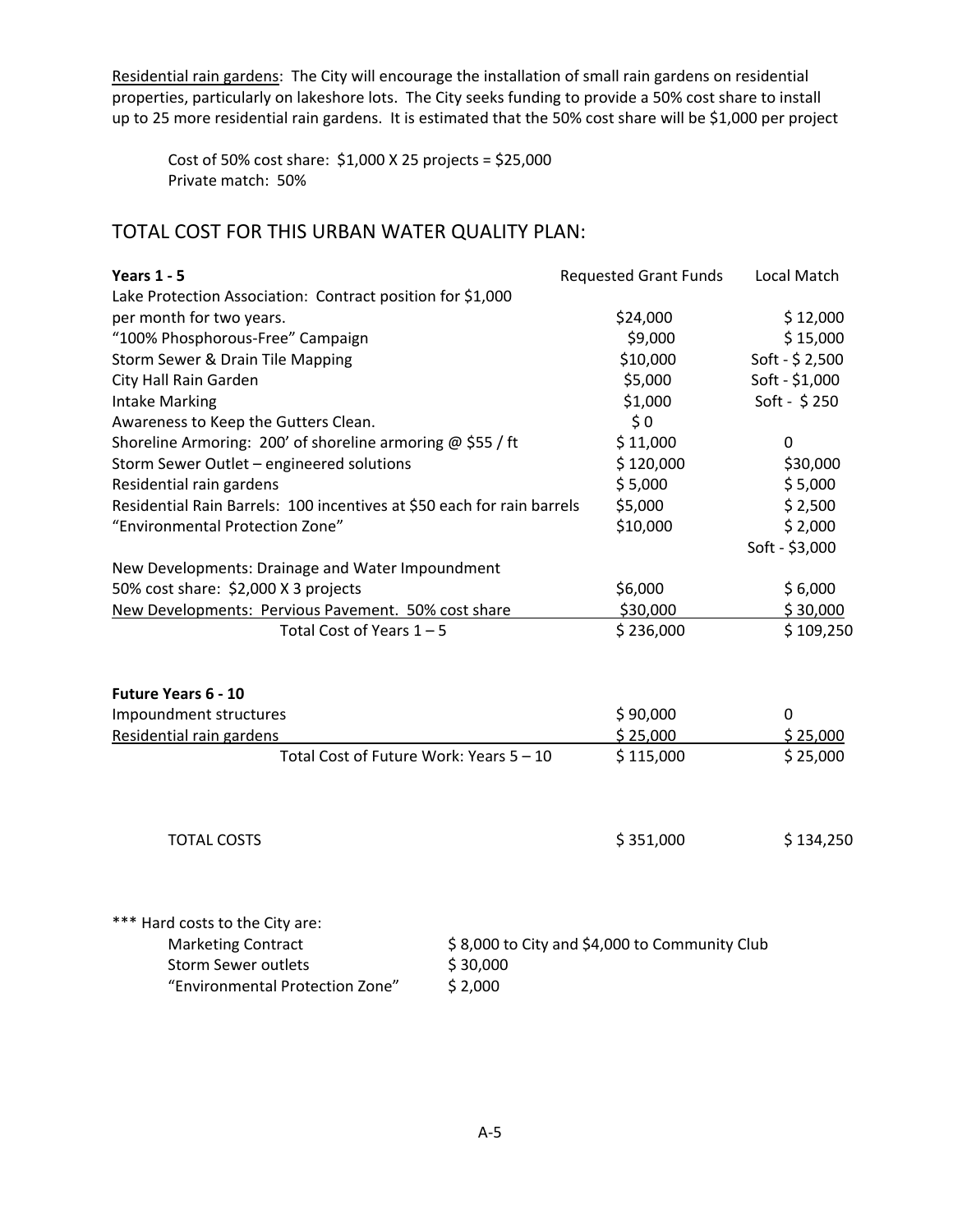# **IDNR Fisheries In‐Lake Management and Restoration Plan**

#### **Introduction**

Black Hawk Lake supports a long tradition of sport fishing, waterfowl hunting, swimming, and recreational boating. Marginal sport fishing still exists, waterfowl hunting can be good at times, and large numbers of recreational boaters still use the lake. However, the degrading water quality continues to impact these uses. Black Hawk Lake is the focal point of the city of Lake View, which is supported by tourism that is created by the lake. Strong local support for restoring the lake, coupled with a multiagency task force, shows a promising future for Black Hawk Lake.

Black Hawk Lake is listed as an impaired waterbody due to algae, turbidity, and bacteria as required by section 303(d) of the Clean Water Act. After a statewide ranking of significant publicly owned lakes in need of restoration, Black Hawk Lake was ranked in the top 35. In order to improve water quality around the state, a recent push for lake restoration activities has included Black Hawk Lake. Two major studies that investigated the issues affecting Black Hawk Lake and possible solutions were completed within the last year. The information gathered in these studies provided working documents that can be used to identify key solutions for removing Black Hawk Lake from the impaired waters list.

The Diagnostic Feasibility (DF) study conducted by Iowa State University and the Total Maximum Daily Load (TMDL) study conducted by the Iowa DNR Watershed Improvement Section discussed a number of management alternatives for in‐lake work to supplement and enhance the improvements to water quality achieved through work done in the watershed. The logical progression of improvements to the overall watershed and lake ecosystem would begin upstream in the watershed progressing downstream and ultimately to the lake. Therefore, it would be appropriate to discuss in‐lake management alternatives in the same manner.

Black Hawk Lake can be broken into two components, the inlet (Figure 3) and the main basin (Figure 4). The inlet area receives water from Carnarvon Creek, which then flows into the main basin. Although both are considered to be part of Black Hawk Lake, and should be managed as such, the two basins are currently separated by a fish barrier located on South State Road near the entrance to the Ice House Point portion of Black Hawk State Park (Figure 5).

It should be noted that the various management alternatives presented are merely options for improving the lake. Many of the options discussed in this document require further investigation to assess the feasibility and costs associated with such practices. In some instances, a suite of scenarios are presented for certain management alternatives so that different levels of costs and benefits can be considered. Additionally, many of these practices should not be considered until notable improvements in the watershed have been made. For instance, it would be premature to conduct dredging before careful steps have been taken to reduce the input of sediment from the watershed. After a description of the management options and associated benefits are presented, a timeline for management activities is discussed as a three phase approach.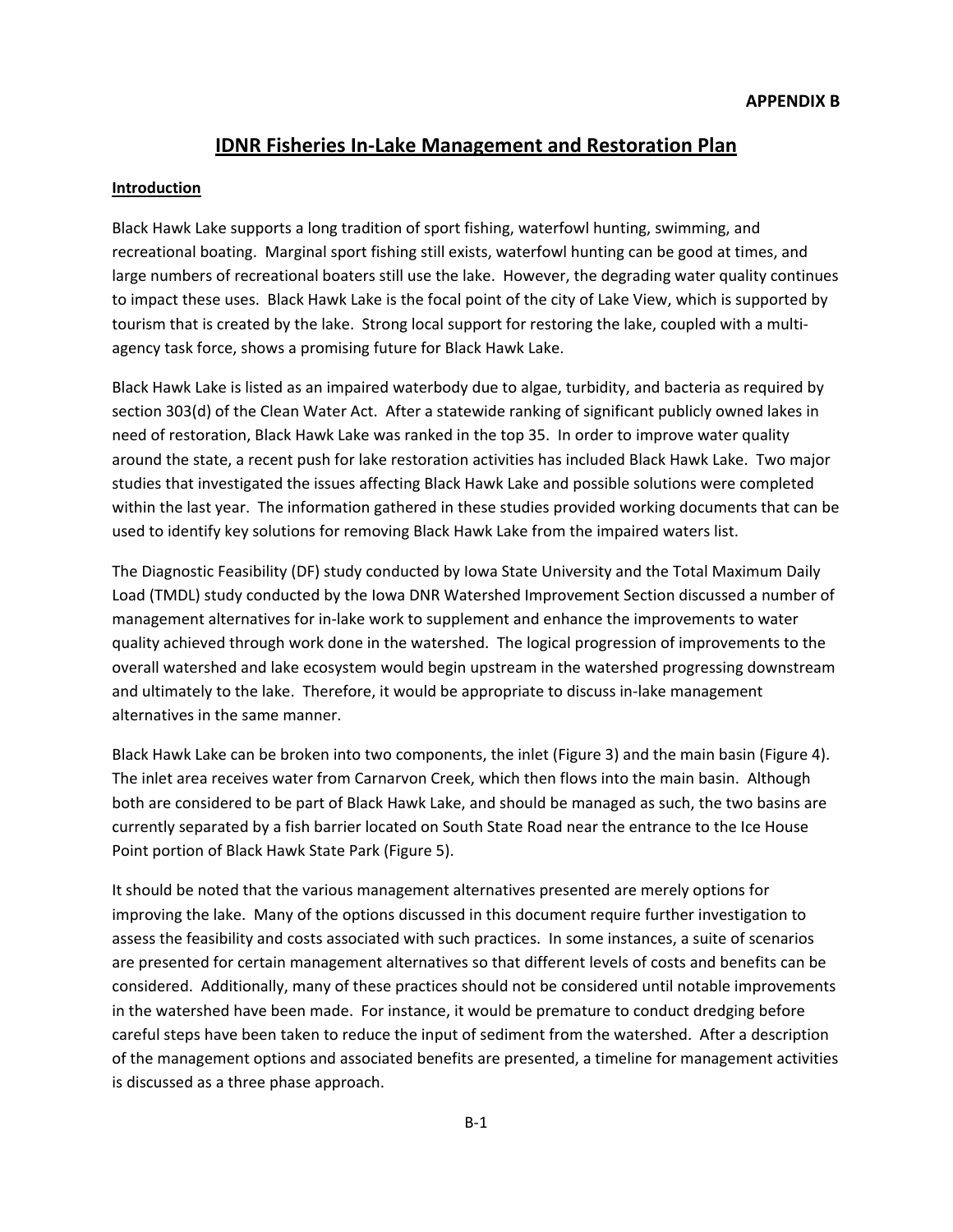#### **Narrative of Management Strategies**

#### Inlet Area

The inlet portion of the lake is the first part of Black Hawk Lake to receive the main flow of water from the watershed. As a result, it degrades at a faster rate than the main lake basin as it is the first to intercept the bulk of the nutrients and sediments. Before significant anthropogenic disturbances in the watershed severely reduced the functionality of the inlet area, it naturally served as a sediment detention basin for Black Hawk Lake. The DF study and the TMDL study have identified the inlet portion of the lake as a key component in restoring the entire lake ecosystem to its natural function.

#### *Aquatic Vegetation Management*

Emergent vegetation and other aquatic macrophytes are an essential part of a natural, healthy aquatic ecosystem. Aquatic plant life competes with algae by taking up nutrients, provides habitat for fish and wildlife, reduces wave energy from wind action, and helps keep bottom sediments in place through complex root systems. Many aquatic plants, such as cattail and bulrush, rely on periods of drought for seeds and turions to germinate. After drought periods, plants become inundated and eventually die off and another drought is required to carry on the cycle. Due to the improved drainage of Iowa's agriculture fields through tile systems and the sheer size of the watershed to Black Hawk Lake, the inlet area rarely dries up long enough to allow plants to reestablish. Pumping water out of the inlet and moving it to the main lake basin is a means to replicate drought conditions, even in years with average precipitation. The effects of pumping the inlet dry can be two-fold. Mud flat conditions will allow aquatic plants to reestablish and will also eliminate rough fish inhabiting the inlet area. The common carp are instinctively drawn to shallow water areas during the spring to spawn. The inlet area serves as prime spawning habitat for carp, and although there is currently a fish barrier in place, it is undersized and fish can move into the inlet during high flows. As carp take advantage of the prime spawning habitat provided by the inlet area, their offspring flourish in the absence of predator species. Young of the year carp spawned in the inlet can then migrate through the fish barrier (due to their small size) and enter the main lake basin. Periodically and temporarily draining the inlet will eliminate resident carp allowing reestablished vegetation to remain unperturbed by rough fish. The volume of the inlet is currently 257 acre feet, which equates to 83,743,707 gallons of water. With no influx of water to the inlet, a 5,000 gallon per minute pump would dewater the inlet in about 11.5 days (279 hours). Additionally, the elimination of carp from the inlet area will reduce the overall reproductive potential of the carp population in the entire lake system. The proposed location for a pump station is at the inlet bridge, which is easily accessible and electricity is readily available, next to the existing fish barrier (Figure 3). Stop log structures would need to be installed so that water from the main lake basin does not back flow into the inlet area during pumping. A platform on which to install the pump would need to be constructed on the inlet because there is no room on or next to the roadway (Figure 5).

## *Hydraulic Dredging*

Dredging in targeted areas could create settling basins and intercept sediment before it reaches the main basin of the lake. In addition, vegetated shallow areas could slow down water forcing sediment to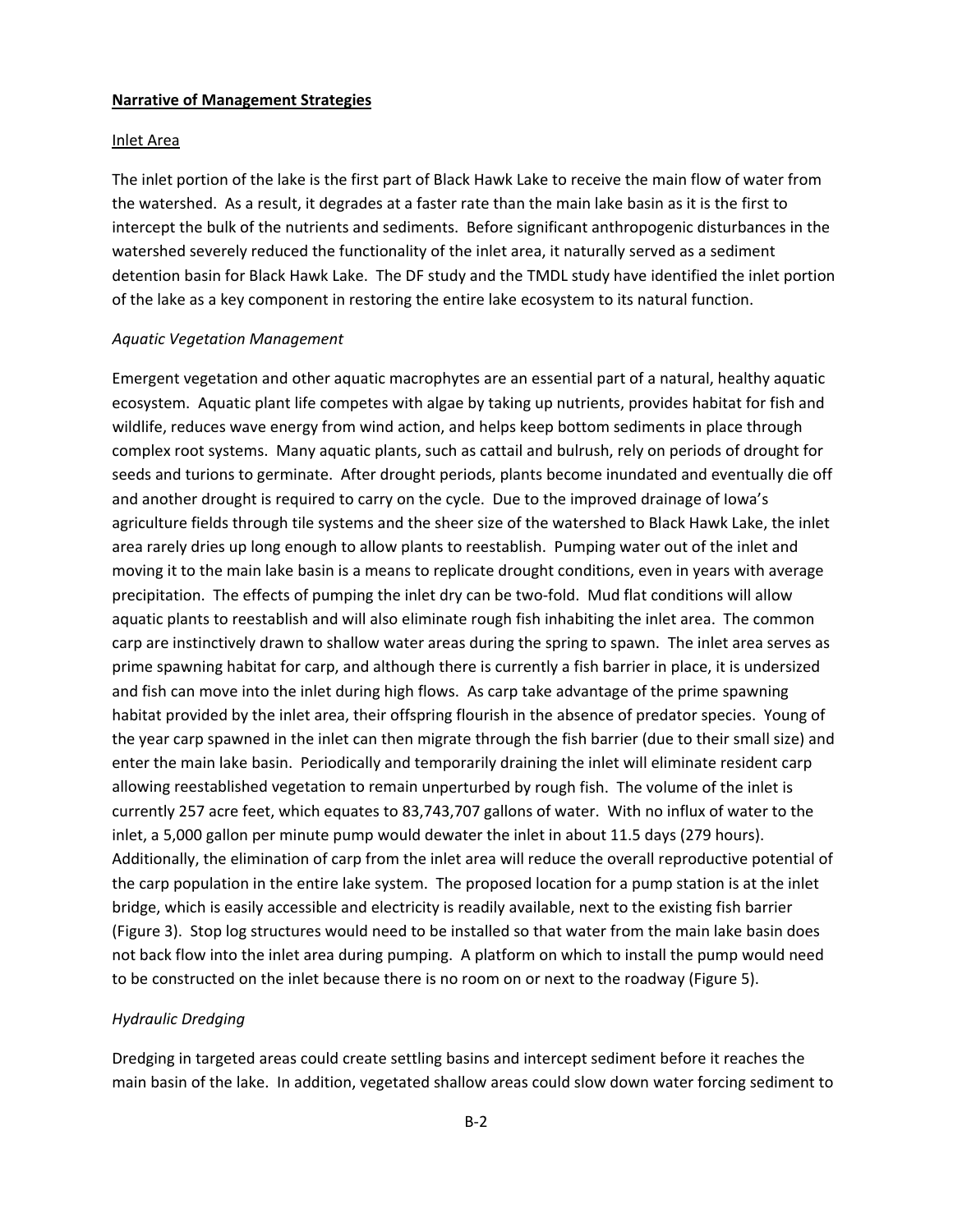drop out while simultaneously taking up nutrients and competing with algae. For the purposes of discussing management in the inlet area, the water body can be divided into three zones (Figure 3). Dredging in zone one would deepen the area that intercepts water from Carnarvon Creek and would act as a primary settling basin. Dredging zone two would act as a secondary settling basin and provide a path for water to flow to the pump during draw down. Zone one and two would be connected via a narrow channel created by dredging. The purpose of the channel is to provide connectivity from the deep water area of zone one to zone two so that the inlet can effectively be dewatered. A byproduct of the deepening in these areas is better boat access and navigation for duck hunters from the boat ramp out to some of the most popular duck hunting locations (which would remain intact) in the inlet. The TMDL stated that longer residence time of water in the inlet would help to settle out sediments and improve water quality in the main lake basin.

Many alternatives to increase residence time were discussed, including the construction of underwater berms to direct flow between the island and Merehoff's point, out into the east portion (zone three), and back to the grade. While this would undoubtedly increase residence time of water, this would create underwater obstructions to boat traffic, albeit there is little boat traffic in the inlet. Moreover, it would make dewatering the inlet difficult by creating blockages of direct flow to the pump during draw downs. Rather than constructing underwater berms and other structures to alter flow patterns, the establishment of a diverse community of aquatic vegetation would slow down water and increase residence time. Additionally, increasing the volume of the inlet would increase the residence time. Because the majority of the flow moves through the grade at the inlet bridge, dredging zone three would do little to intercept sediment from Carnarvon Creek. Although improving water quality is the primary goal of this project, fish and wildlife habitat diversity are important factors to consider. The aforementioned management plan for the inlet area would provide such diversity. Zone one and zone two would provide deep water habitat, surrounded by emergent vegetation, with submergent vegetation for diving ducks. Zone three would be left as is providing shallow wetland habitat for puddle ducks, rails, muskrats, and other marshland animals. The primary recreational use of the inlet is duck hunting and the proposed management activities would work to enhance it. Duck hunters would benefit from the increased depth so that boats can easily access more of the inlet. The improved habitat and increased vegetation would attract more waterfowl.

The maximum depth of the inlet area is currently 3.7 feet, as calculated by the most recent bathymetric maps produced by the Iowa DNR. The inlet area has an average depth of 1.6 feet with an area of 162 acres resulting in a water volume of 257 acre feet. The DF study states that increasing the average depth of the inlet area to 3 feet could reduce phosphorus input to the lake by 65%. To increase the average depth to 3 ft from the current average depth, an estimated 381,958 yd<sup>3</sup> of sediment needs to be removed. The cost estimates for dredging operations range from \$3.75-\$4.25 per yd<sup>3</sup> (Iowa DNR 2008). To achieve the removal of  $381,958$  yd<sup>3</sup> of silt, zone one and zone two (27.7 acres total) would need to be deepened to an average depth of 11.1 feet (Figure 3). At an average of \$4.00 per cubic yard of silt, it would cost \$1,527,940. If cost prohibits such activities or parent soils are not deeper than 11.1 feet, dredging to a lesser degree could still provide benefits to water quality. Deepening zone one and zone two to an average depth of 8.0 feet would result in the removal of 241,273 yd<sup>3</sup> of sediment at a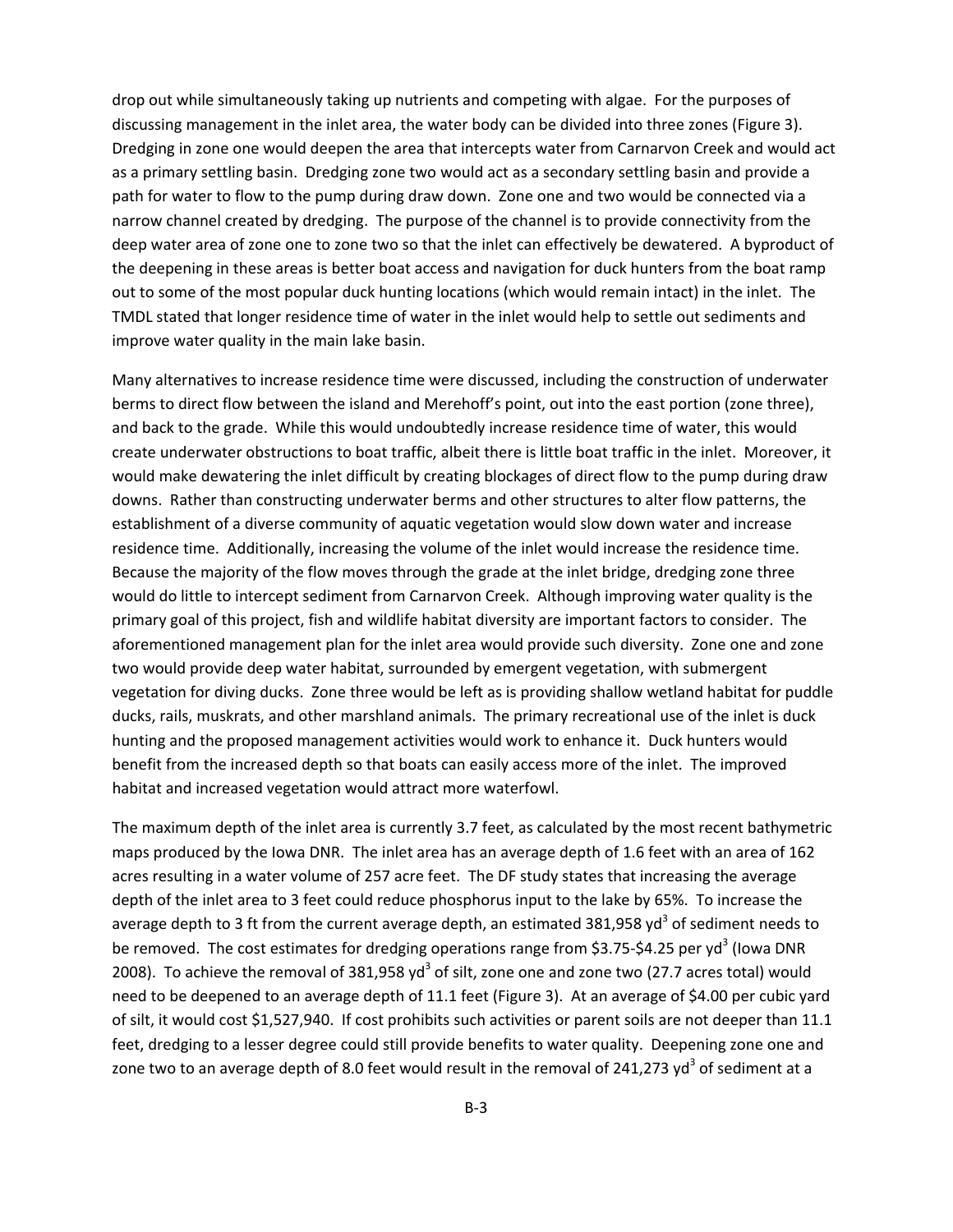cost of \$965,092. Deepening zone one and zone two to an average depth of 6.0 feet would result in the removal of 151,912 yd<sup>3</sup> of sediment at a cost of \$607,608. Under any scenario, zone one should never be made deeper than zone two so that water can flow to the pump at the inlet bridge. Because a hydraulic dredge would be the most feasible method of dredging, a spoil site would be needed. Hydraulic dredges utilize a cutter head to break up sediment on the lake bottom and a pump to suck the sediment laden water and move it to a containment site. Therefore a containment site would need to be constructed to allow silt to settle out and return clean water to the lake. Based on the DF study, the cost of land acquisition would be approximately \$452,000 (~84 acres) and the cost to construct the containment site would be approximately \$500,000.

#### Rough Fish Exclusion

The DF and TMDL studies both indicated that rough fish are a contributor to the water quality problems in Black Hawk Lake. Furthermore, the TMDL study suggested that in years with little precipitation, common carp contribute greatly to phosphorus loading via internal resuspension of bottom substrates. Numerous studies have shown that carp in large natural lakes utilize connected shallow water habitat to spawn.

#### *Fish Barrier Improvement*

Carp in the main basin of Black Hawk Lake congregate near the grade in an attempt to access the inlet area to spawn during the spring (Figure 3). The existing grade structure separating the inlet area from the main basin currently excludes adult carp under normal flows. However, the fish barrier can be overtopped and water can flow around the ends of the barrier during high flows allowing fish passage. Consequently, the high flow events typically occur during spring when carp are attempting to move into the inlet area. The grade can become plugged with vegetation during high flows and cause water to back up on landowners up stream. Fisheries personnel must manually rotate the gates on the grade structure to clean them off. This poses a hazard to personnel as they must position themselves in between the structure, where there is a swift current, to turn the gates. Turning the gates also provides a window of opportunity for carp to pass from the main basin of the lake into the inlet area negating the purpose of the fish barrier. The water quality in the main basin, as well as the sport fishery, could be improved if a more effective fish barrier were in place. A larger fish barrier, one that is taller and wider, would help to block fish passage during high flow events, yet pass enough water to avoid inundating upstream landowners. Hydraulic gates, as opposed to manually operated gates, would allow for safe cleaning when vegetation accumulates. A larger barrier would most likely require a small dike to be built from the road so that the barrier can be built away from the bridge. The existing barrier was not allowed to be tied into the bridge; therefore, a dike system would move the new fish barrier slightly south of the bridge allowing a bigger barrier to be built (Figure 5). The construction of dikes and a new fish barrier would allow fishery managers to easily trap carp for removal and this topic is discussed later in the document. Electric barriers are commonly used in combination with other fish exclusion devices. Placed immediately downstream of a physical barrier, the electric barrier adds another line of defense. When the gates on the physical barrier need to be cleaned, the electric barrier keeps fish from passing through the openings. As fish enter the electric field trying to move into the inlet area, they become stunned and the flow pushes them back out into the main lake basin before they can reach the physical barrier. B‐4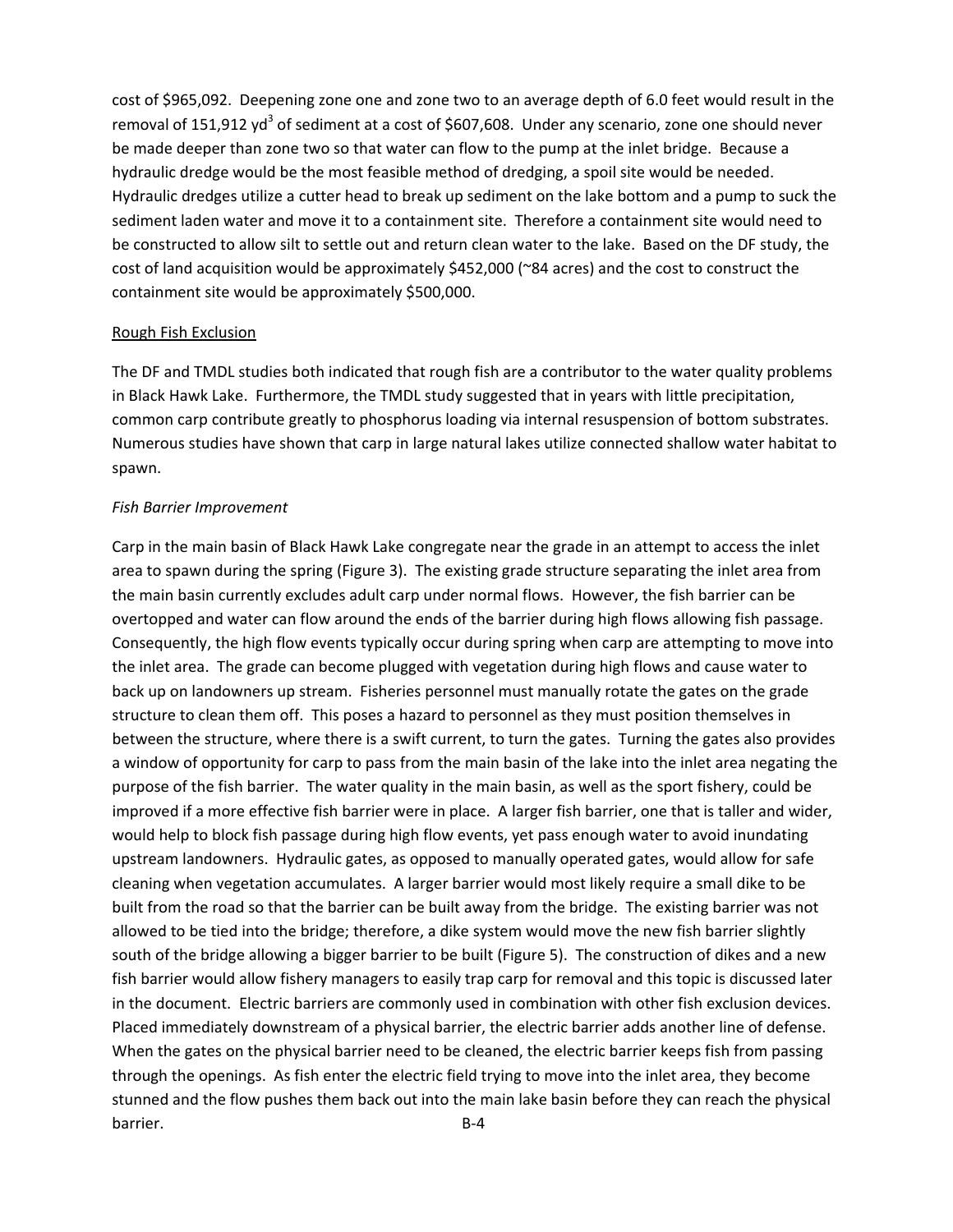#### *East Culvert*

There is a 24 inch steel culvert on the east end of the inlet area that allows flow to the main lake basin (Figure 3). Originally, there was a fish barrier over the end of the culvert, but ice heave destroyed it and there is no longer any structure blocking fish movement. The amount of water that the culvert passes pales in comparison to that of the grade area at the inlet bridge. Therefore, plugging the 24 inch culvert would block fish passage while having little to no effect on the passage of water from the inlet area to the main basin.

#### Main Lake Basin

Many water quality improvements can be accomplished by working within the lake itself. Winter aeration, shoreline armoring, rough fish management, and hydraulic dredging can work to improve the water quality of the lake, and in turn, the sport fishery. Shoreline armoring can be conducted at any time throughout the project, and the sooner it is done, the better. Rough fish management should not begin until a proper fish barrier is in place. Dredging should not take place until watershed improvements have been made. Upgrading the winter aeration system should not occur until dredging is completed unless another method of winter aeration, one that does not require extensive piping throughout the Town Bay, is developed.

#### *Winter Aeration*

Black Hawk Lake is a shallow lake (mean depth 5.97 feet), and as a result, is at risk of periodic winter fish kills. Winter fish kills rarely kill all of the fish in a lake. However, winter fish kills tend to kill more sport fish, which tend to be more intolerant of low dissolved oxygen, and the rough fish survive. The rough fish that survive flourish in the void left by the fish that died and water quality suffers. There have been many documented winter fish kills throughout the history of Black Hawk Lake, but since winter aeration was installed in the late 1970s there have been no significant winter fish kills. The current aeration system originally consisted of 16 helixors that diffused air into the water and is powered by two pumps (Figure 4). Due to constant maintenance and safety issues (helixors extended ~4 feet up from the bottom) the helixors were removed and holes were drilled into the pipes to allow large air bubbles to keep ice from forming at the surface. The lake now depends on winter aeration through the air water interface that is created from the turbulence and warmer hypolimnetic water brought to the surface. The aeration system continues to operate during the winter time, but repairs need to be made to some pipes and some pipes need to be reset. The aeration system is located in the Town Bay portion of the lake. The Town Bay area is a no-wake zone, and consequently, large numbers of recreational boats anchor there. Some of the pipes that are part of the aeration system have been overturned and resituated by boat anchors hooking onto them. At the very least, the pipes from the aeration system need to be pulled up, inspected, repaired, and properly reset. Another option that is being investigated is a method of aeration that does not require as extensive of a pipe system out in the lake. Aeration could be achieved through forcing ambient air or oxygen into solution and pumping the super‐saturated water into the lake. A considerably shorter set of pipes could be used and kept closer to shore to avoid interference with boat anchors. This type of aeration would also eliminate the need to keep open water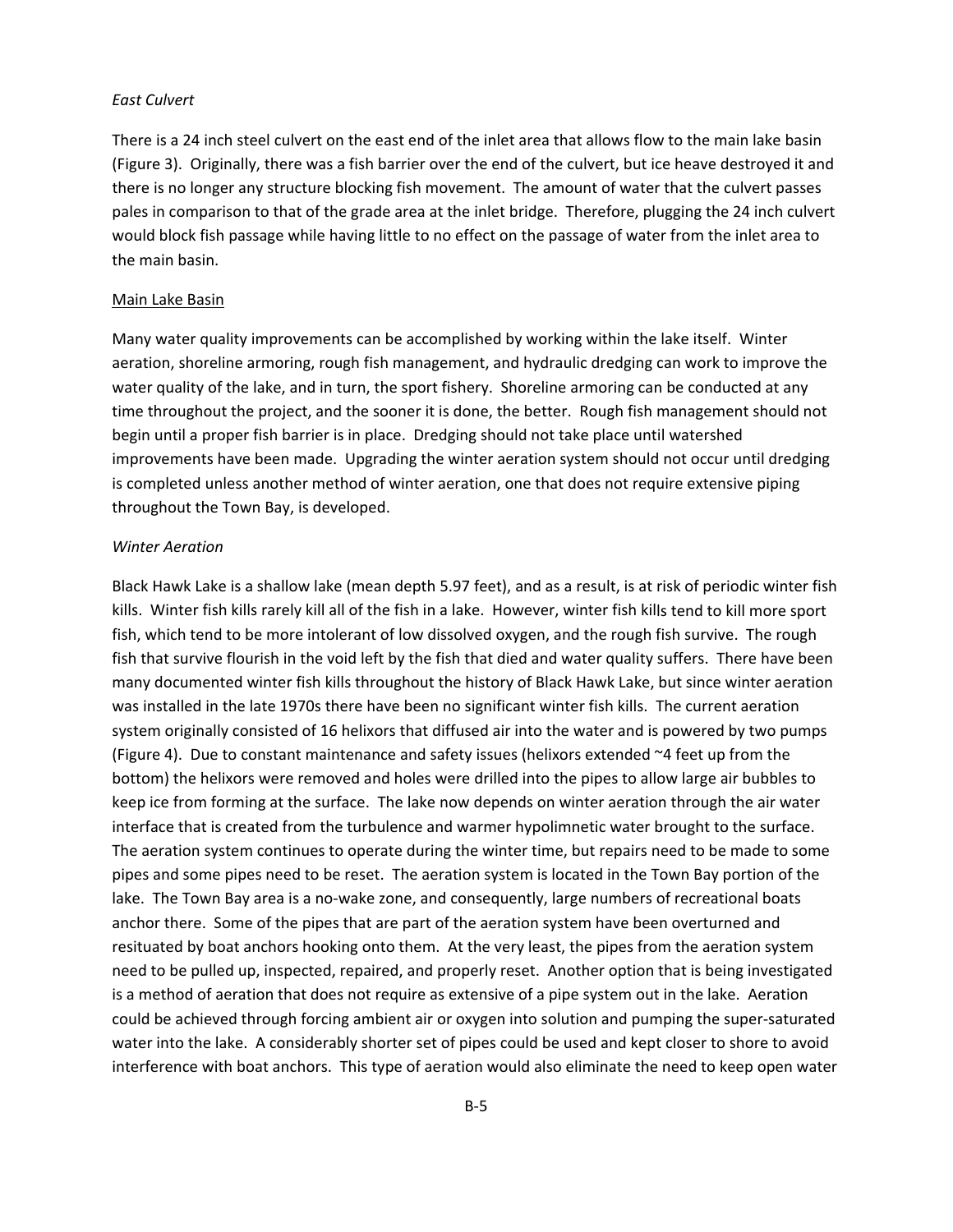in the town bay. By letting the Town Bay freeze over during the winter time, the safety hazard of open water during ice-up conditions would be avoided and anglers could also utilize that area of the lake to ice fish. Furthermore, eliminating open water during the coldest months of year would cause waterfowl to migrate south, which could reduce the amount of fecal matter deposited directly into the lake. The town of Lake View would also benefit because they could hold community functions on the ice there, such as ice skating and the Arctic Open golf tournament, as they historically did. Furthermore, aeration through pumping in supersaturated water could help reduce potential summer fish kill situations. Black Hawk Lake has historically experienced summer fish kills and a significant one occurred in 1999. A severe algal bloom followed by a series of hot, calm days led to a mass algae die‐off and a subsequent sag in dissolved oxygen levels. The aeration system in place could not be turned on as it would have upset the stratification in the Town Bay causing already hypoxic water from the hypolimnion to mix with the epilimnion. The proposed aeration system would oxygenate the water near the bottom first and then spread throughout. To effectively prevent a summer kill situation, one would have to recognize the signs that lead to summer kill situations and be proactive and turn on aeration before it is actually needed. Additionally, running an oxygen infusion type aeration system during the summer would not interfere with boat traffic because everything would occur below the surface of the water. More research needs to be done to look into the feasibility of such an operation. If this type of aeration proves to be a cost effective, reliable method of aeration then this system should be installed.

#### *Shoreline Armoring*

Siltation is one of the major factors causing Iowa's natural lakes to degrade. Although much of the sediment that enters the lake comes from the watershed, significant amounts of silt can be deposited into the lake from eroding shorelines. Trees and other rooted terrestrial vegetation can help hold shoreline soils in place, but hard armoring, usually in the form of native field stone, can provide lasting protection. Over the years the majority of Black Hawk Lake's shoreline has been armored using native field stone to line the banks. The burden of armoring the shoreline usually lies upon the property owner as it is in their best interest to protect their lakefront property. There are some areas of the shoreline on Black Hawk Lake that are not protected by hard armoring and they are located on sovereign land. One area that has been identified in need of hard armoring is Denison Beach, located on the north shore of Black Hawk Lake. Denison Beach is a high use public area that is part of Black Hawk State Park. It is located on a point that extends into the lake making it more susceptible to erosion from wind and wave action. The shoreline at Denison Beach has receded and trees have been lost due to erosion. Approximately 400 feet of shoreline would need to be armored to protect this area from degrading any further. Rock armoring can easily be placed from shore in the Denison Beach area. Cottonwood Point is a unique feature in Black Hawk Lake that remains undeveloped and is sovereign land (Figure 4). It is a narrow land mass located on the south shore and extends into the lake to the northeast. Wind and wave action has broken through one small portion of Cottonwood Point and steps should be taken to prevent further degradation. Approximately 920 feet of shoreline on the lower portion of Cottonwood Point and approximately 1,400 feet along the main point have been identified as areas in need of hard armoring. Preserving this feature will reduce the amount of sediment deposited from the eroding shoreline, provide fish and wildlife habitat diversity, and help protect surrounding shoreline areas by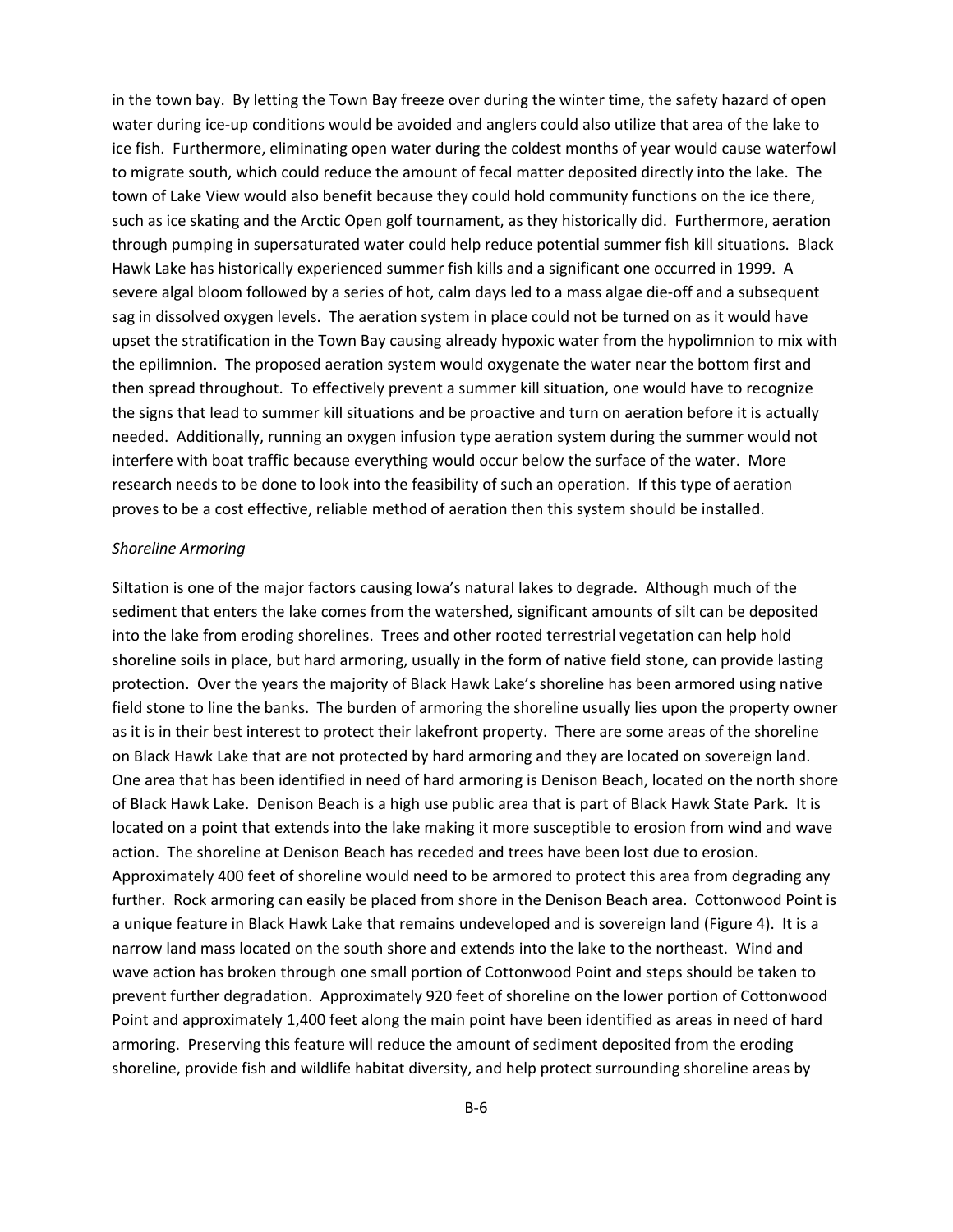providing a windbreak and reducing wave action. In addition, Cottonwood Point serves as one of the primary duck hunting locations on Black Hawk Lake. Hard armoring would most likely need to be placed with equipment operating on the ice or by barge. Ice House Point is another high use area that is part of Black Hawk State Park and is located in the town bay area of Black Hawk Lake. Most of the shoreline around this point has some level of hard armoring, but there are some areas in need of repair. Additional stone needs to be placed in certain locations to bolster protection. Stone on Ice House Point could be placed from shore.

## *Hydraulic Dredging*

Hydraulic dredging is commonly used to reverse the effects of years of sediment deposition in Iowa's natural lakes and slow down succession. While the maximum depth of the lake is currently around 15 feet, it is estimated that Black Hawk Lake historically had areas over 30 feet deep. Agricultural practices have caused much sediment to deposit in the lake over the last 150 years. Hydraulic dredging is the only feasible method for removing the nutrient laden silt that has filled in Black Hawk Lake. Done properly and in the right locations, dredging can help to improve water quality as well. Limnologists at Iowa State University suggest that dredging a lake to an average depth that reaches or exceeds 10 feet can reduce sediment and nutrient resuspension from wind action and have positive effects on water quality. Dredging Black Hawk Lake to a mean depth of 10 feet would require the removal of approximately 5 million  $yd^3$  of sediment and a containment site of around 320 acres. If a land acquisition associated with a containment site were to occur within the watershed, runoff and sediment loss on that parcel of land could be controlled; thus, reducing phosphorus and sediment inputs into the lake. Obviously the costs associated with the removal of this much sediment are quite high, but a worthy goal none the less. Although it may not be feasible to dredge the lake to an average depth of 10 feet, any increase in average depth would help to reduce sediment resuspension from wind and boat traffic to some degree. Deepening the lake and working towards a bathymetry similar to historical conditions would also improve the sport fishery in the lake. Deepening the lake would increase the water volume, which in turn would help to reduce oxygen sags and fish kill situations during the winter time, especially in the east portion of the main basin. Increasing the water volume of the lake would also help to dilute the nutrients that are brought into the lake. Hydraulic dredging inherently leaves behind deep cuts, mounds, and other features on the lake bottom. These features provide more habitat diversity for sport fish populations, as well as locations for anglers to target fish. Dredging Black Hawk Lake's main basin to mean depth of 10 feet should be pursued if presented with the opportunity. If money or resources are not available to dredge to that extent, improvements from dredging can still be made by targeting certain areas (Figure 4). The Town Bay area of Black Hawk Lake serves as a winter refuge for fish. Deepening the Town Bay area would increase the carrying capacity by increasing the water volume providing a more effective winter refuge. Depths currently range from 6 to 9 feet throughout most of the Town Bay. Deepening the Town Bay area to a depth of 15 feet would almost double the water volume and allow more fish to take advantage of the aeration system. The majority of the east end of the lake, which is the largest portion of Black Hawk Lake, is 6 feet deep. As a result, the east end portion of the lake frequently experiences oxygen sags during the winter time. There is a 7 foot trench running southwest to northeast, which then doglegs straight west. This trench was created by a dredge in the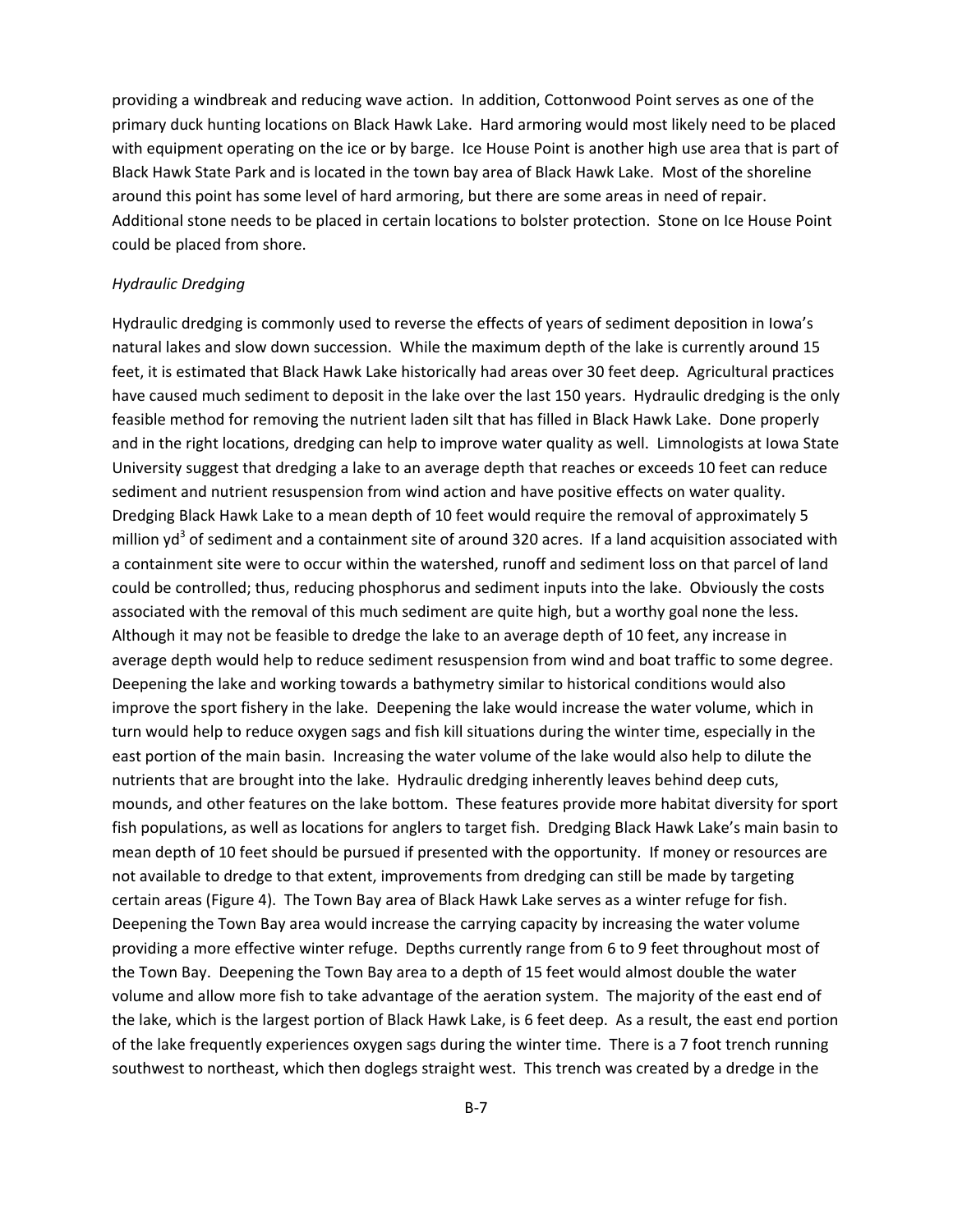mid 1990s to provide fish with a path to the Town Bay area during winter. Removing four feet of sediment from the 6 foot contour and three feet of sediment from the 7 foot contour would provide a depth of 10 feet throughout the majority of the east end of the lake. The majority of the middle segment of Black Hawk Lake is 8 feet deep. These depths were created by hydraulic dredging in the mid 1990s. Deeping this area to 10 feet by removing two feet of silt would allow for a 10 foot deep passage for fish migrating from the east end to the town bay during the winter. The middle segment and the east end of Black Hawk Lake receive almost all of the wake‐speed boat traffic and wind action. Thus, deepening these areas could reduce sediment and nutrient resuspension.

#### *Rough Fish Management*

Black Hawk Lake contains a diverse warmwater fish community, including a number of rough fish species. Bigmouth buffalo and common carp are among the most abundant species in the lake. Bigmouth buffalo filter feed and compete with young of the year desirable sport fish for zooplankton as a food source. Zooplankton feeds on phytoplankton (algae) and can help to control algae. Excessive phytoplankton increases water turbidity, which blocks sunlight that aquatic macrophytes need to grow. The effect of filter feeding on zooplankton is augmented by the sheer number and size of the bigmouth buffalo in the lake. Common carp feed along the bottom of the lake and stir up sediments as they feed and move around. Their feeding action uproots aquatic vegetation and the silt they stir up blocks light penetration making it difficult for aquatic macrophytes to grow. Additionally, the nutrient laden sediment that is resuspended promotes algae growth. As with bigmouth buffalo, the effects of common carp are augmented by their high abundance in the lake system. Both bigmouth buffalo and common carp can thrive in the poor water conditions they create, whereas desirable sport fish populations deteriorate. The majority of recreational anglers do not prefer to keep and consume bigmouth buffalo or common carp, and the resource goes underutilized. Steps must be taken to reduce or eliminate rough fish populations, namely common carp, so that water quality can improve.

In Black Hawk Lake we are faced with three methods, some which can be used in combination, for reducing common carp and other rough fish numbers. The first is the installation of a fish barrier to block off common carp spawning habitat as discussed earlier. The second is the mechanical removal of rough fish for which there are two options. Falt Fisheries currently has a contract for commercial harvest of rough fish from Black Hawk Lake. Although they do remove thousands of pounds of rough fish each year, it does little to impact the entire population. Lake restoration efforts at Lost Island Lake and Clear Lake have included an incentivized program that encourages commercial fishers to remove large quantities of rough fish from the lake. Under this program, commercial fishers receive bonuses as they remove target levels of rough fish. The goal of this program is not to eradicate rough fish completely, as that would be nearly impossible, but to reduce their population to a manageable size. Over the coming years this program will be evaluated and more knowledge will be gained as to its positive impacts. If this program were to be applied to Black Hawk Lake a study would need to be done to estimate the abundance and biomass of rough fish in the lake. After a population and biomass estimate is obtained, target levels of fish removed would be set. The installation of an effective fish barrier to the inlet area is a necessity prior to a fish removal program. Another method of mechanical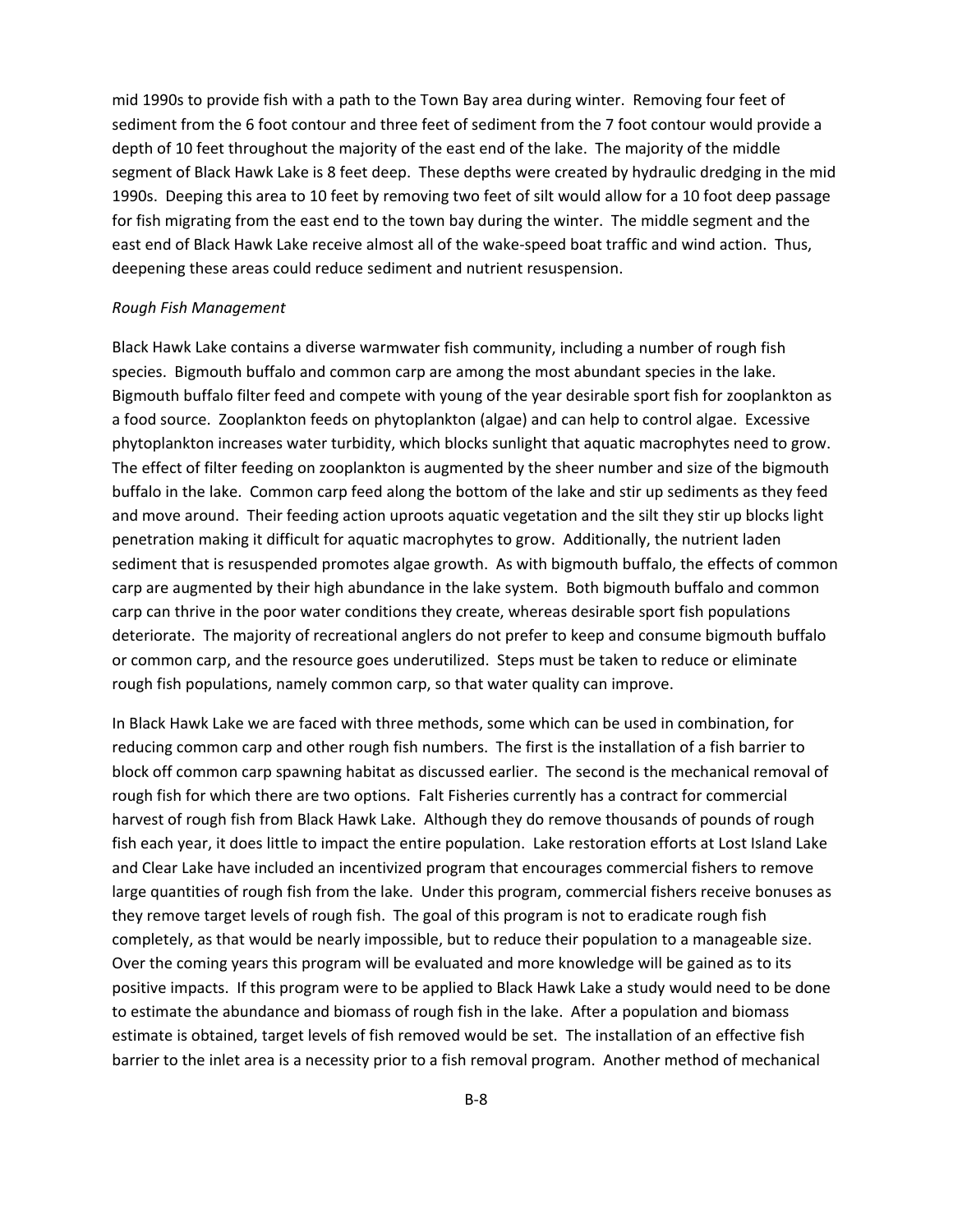fish removal is through a fish trap. We are presented with an opportunity to remove carp when they congregate at the inlet grade during the spring. Constructing a dike on the inlet side of the grade would allow for an area where the carp can be trapped (Figure 5). Gates on the dike would allow flow into the lake attracting fish into a small portion of the inlet. Once carp have accumulated in the area, stop logs can be placed in front of the gates on the dike and underneath the bridge. Water can then be pumped out of the small basin in which the carp are trapped and the fish can be removed. Depending on the size of the basin, it could possibly be pumped down in a matter of hours. This could be done for numerous consecutive days each spring to continually reduce the carp population. Constructing a dike would also provide a location to install the pump that is needed to draw down the inlet for vegetation management, a location to build a larger fish barrier, and a location for an electrical barrier housing.

The other option for reducing carp numbers is chemical renovation. The chemical rotenone is an effective tool for eliminating fish, but it is not selective towards specific species. Therefore, a chemical renovation would kill all fish in the lake and anglers would experience an absence of recreational fishing for two to three years after restocking of sport fish. Black Hawk Lake was chemically renovated in 1979, but common carp were able to seek refuge in upstream wetland areas where chemical could not be applied. Rotenone is spread by boat through the propwash and chemical cannot effectively be spread in areas that are shallow and highly vegetated because boats cannot operate in those areas. A chemical renovation of Black Hawk Lake would only be effective under two scenarios. The first, and most ideal, is a chemical renovation under drought conditions. With extremely low water levels common carp would not be able to seek refuge in shallow vegetated areas because they would be high and dry. Low water levels would also allow fishery managers to take advantage of the decreased water volume through significant cost savings in the amount of chemical needed to carry out the renovation. One cannot predict a drought, but having plans in place for a chemical renovation would allow fishery managers to respond quickly if presented with such an opportunity. The other scenario for a chemical renovation, albeit a difficult one to achieve, is a phased approach starting from upstream to downstream. Planned draw downs in the state marsh complex have the potential to eliminate carp from those areas. Fish barriers installed on the outlet structures of those marshes could then keep the carp from re‐entering the system. Dewatering the inlet area would follow to eliminate carp in this portion of the lake. A fish barrier located at the inlet bridge would keep carp from re‐entering the inlet area. A chemical renovation could then be carried out in the main lake basin where rotenone could be effectively applied throughout the entire system. It is important to note that under either scenario, all water bodies within the watershed would need to receive chemical treatments, including Carnarvon Creek. Additionally, any chemical renovation should occur prior to dredging to take advantage of the reduced water volume to lower chemical costs and provide for a more thorough application. Before any type of rough fish management is initiated, whether it be commercial harvest or chemical renovation, it is imperative that an effective fish barrier be put in place to keep fish from entering the inlet area from the main lake basin. Following a chemical renovation, a diverse sport fishery would be established through stocking. A healthy, balanced sport fishery would provide for recreational angling and increased tourism to the local community. Predator fish, such as walleye and northern pike, would help to control rough fish in the case of a reintroduction of carp or buffalo.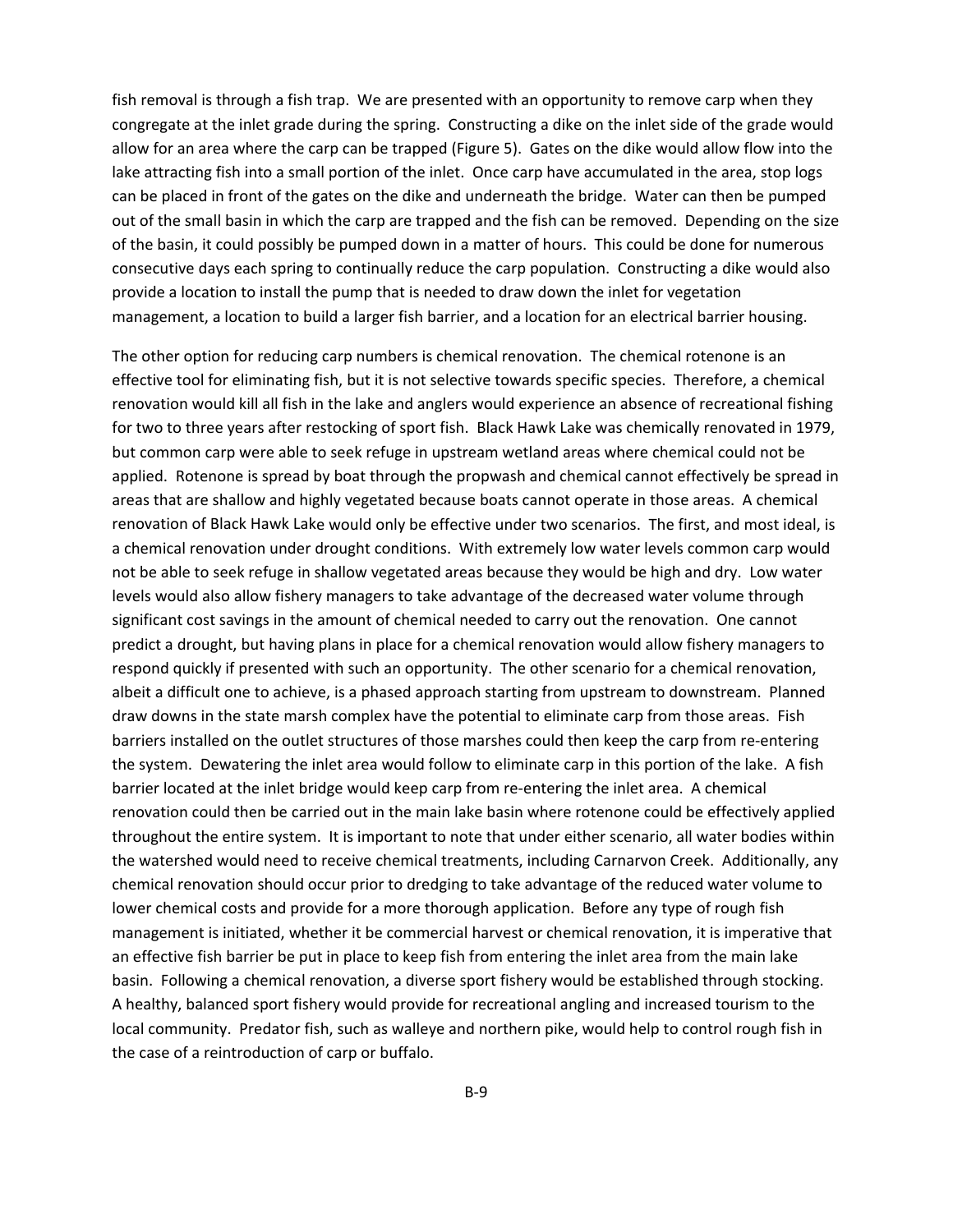#### **Black Hawk Lake Restoration Phased Approach**

The timeline associated with potential management alternatives for in‐lake restoration activities can be broken into a three phase approach. Many of these management activities may occur in concert with watershed improvement activities and others must be appropriately timed to ensure maximum effectiveness. Rough cost estimates for different management scenarios are provided in table form in attached appendices.

#### *Phase I*

Many of the in‐lake restoration activities can be effective in improving water quality before watershed improvement is complete. In other words, these in-lake improvements would not suffer from sediment and nutrient inputs from the watershed before those inputs are controlled. Phase I activities should take place within the next one to five years.

Shoreline armoring can stabilize banks and reduce sediment input from shoreline erosion. The key areas identified on Denison Beach, Cottonwood Point, and Ice House Point should be armored with native field stone as soon as funding, engineering, and construction would allow. Denison Beach has a shoreline length of approximately 400 feet, which would cost \$22,000 (\$55 per foot of shoreline) to armor. The total length of shoreline in need of armoring on Cottonwood Point is 2,320 feet and would cost \$127,600 to armor. Ice House Point has existing shoreline armoring, but much (~50%) of it is in need of repair or needs to be bolstered. Ice House Point has a shoreline of 2,752 feet. To armor half of this shoreline it would cost \$75,680.

Inlet dredging should occur after progress in the watershed has been made and before any dredging in the main lake basin occurs (Figure 3). Dredging zone one and zone two in the inlet to an average depth of 11.1 feet will help to reduce phosphorus input to the main lake basin by 65%, according to the DF Study conducted by ISU. The required funds for this project would be approximately \$1,527,832 for hydraulic dredging. An additional \$952,000 would be needed for land acquisition (\$452,000) and construction (\$500,000) for a containment site for the spoil.

Dewatering the inlet should occur as soon as possible, but would be better served after targeted dredging occurs in the inlet. Dewatering the inlet would help to reestablish aquatic vegetation and begin acting as a filter. A pump (5,000 gpm) would be needed to accomplish a draw down of the inlet. A base on which to install the pump would also need to be constructed on the inlet side of the grade (Figure 5). The cost of a 5,000 gpm electrical pump is approximately \$137,000.

The fish barrier should be improved during the first phase of the restoration project. Because the existing fish barrier is no longer effective and nutrient and sediment inputs have no impact on the fish barrier, an improved physical fish barrier should be installed as soon as feasible (Figure 5). A larger fish barrier would need to be constructed away from the bridge so as not to interfere or compromise the integrity of the bridge structure. A dike on the inlet side of the existing fish barrier would provide a base for the pump station and a location for a larger fish barrier, which in turn would provide an area to trap carp during the spring. The gates from the existing fish barrier can be removed and the concrete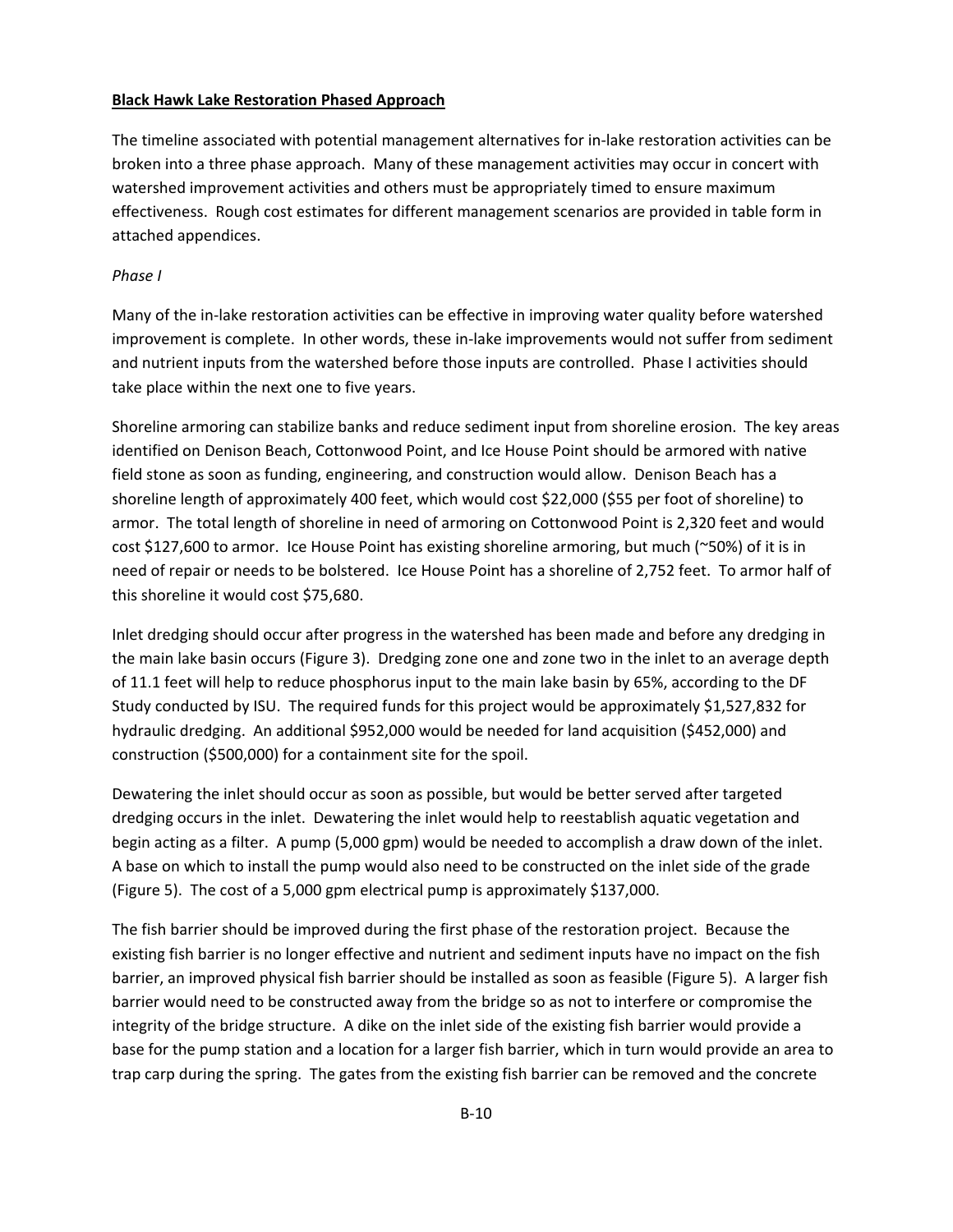base with stop log channels could be left in place. Therefore, the existing concrete structure of the fish barrier would not have to be removed and money would be saved. A dike built to encompass an area approximately 10,000 ft<sup>2</sup> would have a wider fish barrier incorporated into it. The dike would be built to the same elevation as the road (1226.0). The new fish barrier would allow more water to pass through than the existing one, even as vegetation accumulated on the barrier. Stop log bays would also be incorporated into the new fish barrier. As carp move into the area within the dike during the spring stop logs would be placed in the new fish barrier and the existing fish barrier and a pump would draw down the water in the small area trapping the rough fish. The cost of fill to construct a dike that is 20 feet wide on top (extending approximately 120 feet into the inlet) and encompassing an area of 10,000 ft<sup>2</sup> would cost approximately \$5,096. Additional costs in the placement of fill would be associated with the construction of such a dike system. Approximately 300 feet of shoreline (outside of the dike) would need to be protected by hard armoring at a cost of \$16,500.

#### *Phase II*

As watershed improvements are made over the initial 5 years, more work in the main lake basin should continue. The majority of the work that would occur during Phase II in the main lake basin would be sediment removal and the continuation of rough fish management. Phase II activities should take place 6 to 10 years after the entire restoration project is initiated.

Dredging in the main lake basin will remove nutrient rich sediment, provide more fish habitat, and increase water volume to decrease the chances of a winter fish kill. Three portions of the lake have been identified as areas that, if dredged, could improve the lake and the fishery (Figure 4). Although ISU limnologists suggest that dredging a lake to an average depth of 10 feet would help to avoid sediment resuspension from wind and wave action, funds to undertake such a project may not be available at this time. Dredging to an intermediate average depth could allow for water quality and fishery improvements at a lower cost. Dredging the west basin (Town Bay), in an area with a 200 foot buffer from the shoreline, to an average depth of 15 feet would increase the carrying capacity of the winter refuge that fish utilize. With a 200 foot buffer from shore in the west basin, there are 28 acres of water at an average depth of 8.73 feet. To reach an average depth of 15 feet in this area 283,178 yd<sup>3</sup> of sediment would need to be removed. This would cost \$1,132,713 at an average cost of \$4.00 per yd<sup>3</sup>. The east basin of the lake is subject to wind action and receives the bulk of the boat traffic. The east basin of the lake is also the first place to go anoxic during the winter. Deepening the east basin of the lake, in an area within a 600 foot buffer from shore and excluding the Sac Beach portion, to an average depth of 10 feet would increase the water volume and its ability to hold oxygen. A 600 foot buffer is proposed to avoid dredging where rock piles are located. The Sac Beach area is littered with rock making dredging very difficult and should be avoided. With a 600 foot buffer from shore in the east basin and excluding the Sac Beach area, there are 216 acres at an average depth of 6.83 feet. To reach an average depth of 10 feet in this area 1,104,453 yd<sup>3</sup> of sediment would need to be removed. This would cost \$4,417,813 at an average cost of \$4.00 per yd<sup>3</sup>. The middle basin of the lake serves as a pathway for fish to migrate to the winter refuge (west basin) from the largest portion of the lake (east basin). Dredging the east basin in an area within a 400 foot buffer from shore would provide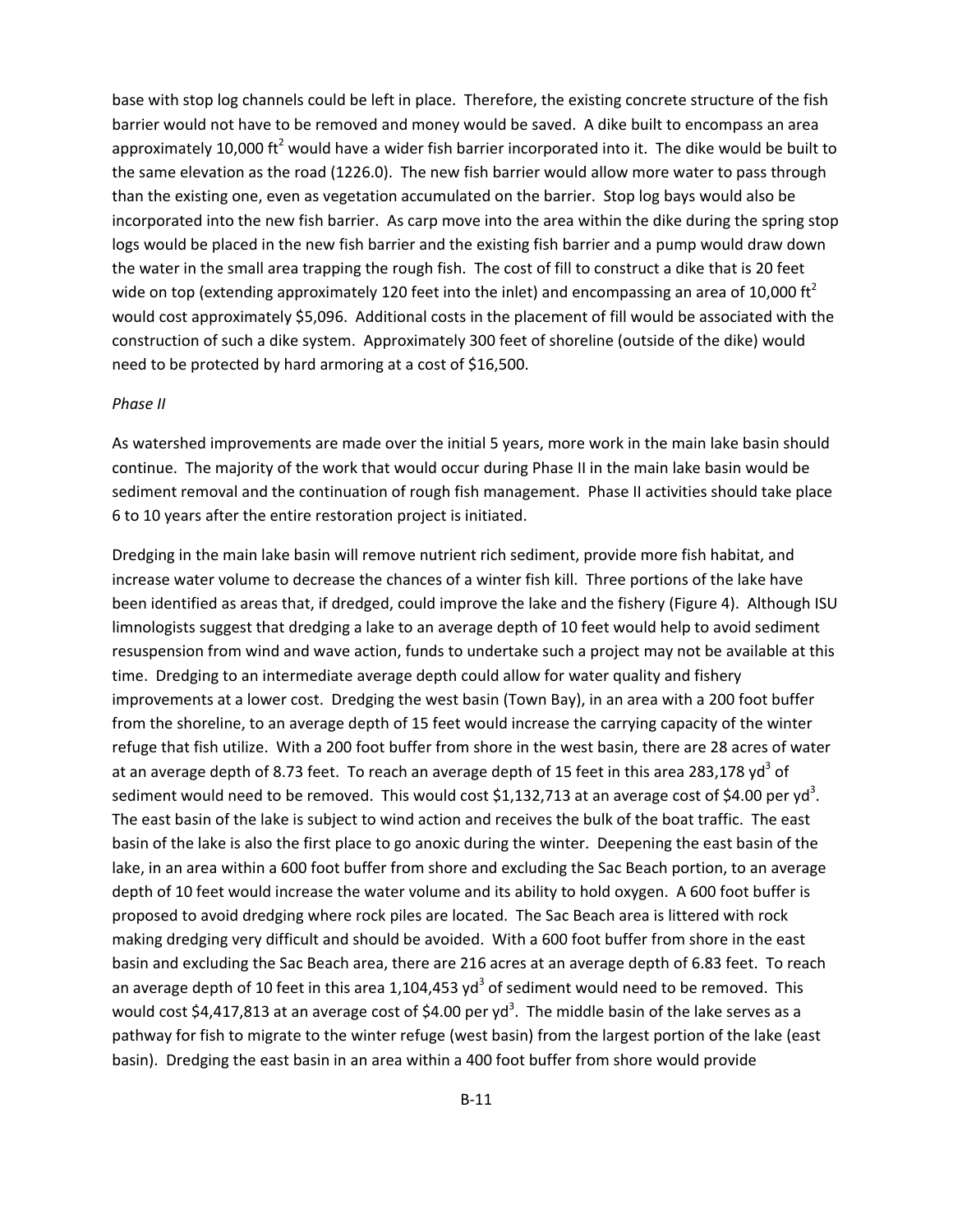connectivity from the east basin to the west basin. A 400 foot buffer was chosen because it closely follows the old dredge cuts from the mid 1990s. With a 400 foot buffer from shore in the middle basin, there are 105 acres at an average depth of 7.65 feet. To reach an average depth of 10 feet in this area 398,008 yd<sup>3</sup> of sediment would need to be removed. This would cost \$1,592,031 at an average cost of \$4.00 per yd<sup>3</sup>. The total cost of dredging all of these areas to the proposed average depths is \$7,142,557 and would result in the removal of 1,785,639  $yd^3$  of sediment. A spoil site would be needed to capture the sediment from the dredging and return water to the lake. An estimated 114 acres at 12 to 14 feet deep would be needed to contain the 1,785,639  $yd^3$ . Acquisition of 114 acres would cost an estimated \$613,428 based on an average land price of \$5,380 (estimated current land value from DF Study). Cost of construction of the containment site would vary depending on land topography.

The pipes associated with the aeration system in the west basin must be removed before dredging begins in the west basin. Once dredging is completed in the west basin, the aeration system should be replaced. Dredging should occur first in the east basin and then in the middle basin before the dredging occurs in the west basin. This will provide the lake with more water volume and a decreased chance of a winter fish kill if, for any unforeseen reason, dredging of the west basin could not be completed within one open water season and the aeration system replaced.

Rough fish management would continue throughout Phase II of the project as needed. This would require personnel hours and pump operation. The cost of this would vary depending on the intensity of the rough fish management.

Periodic draw downs of the inlet would occur to manage aquatic vegetation as needed. The cost to run the pump would vary depending on the frequency of drawdowns, precipitation, and carp re-infestation.

### *Phase III*

While improvements in the watershed persist, work in the main lake could continue. Ongoing dredging in the main lake would continue to increase the water volume, provide more fish habitat, prevent winter fish kills, prevent sediment resuspension, and help dilute nutrients. Maintaining a healthy and diverse aquatic vegetated community in the inlet area will require constant attention. Phase III activities should take place 11 to 30 years after the entire restoration project is initiated.

Removing more sediment from the main lake basin to reach an average depth of 10 feet would markedly reduce the amount of sediment resuspension from wind and wave action. A total of 3,112.3 acre feet (5,020,140 yd<sup>3</sup>) of sediment would need to be removed to reach an average depth of 10 feet in Black Hawk Lake. If the removal of sediment proposed in Phase II (1,785,639 yd<sup>3</sup> or 1,107 acre feet) was accomplished, then an additional 2,005 acre feet (or 3,234,549 yd<sup>3</sup>) of sediment would need to be removed to achieve an average depth of 10 feet throughout Black Hawk lake's main basin. This would require an additional \$12,938,196 for dredging and an additional \$1,108,280 for land acquisition for a spoil site (206 acres). Additional cost would be associated with the construction of the containment site and would vary depending on land topography.

Rough fish management would continue throughout Phase III of the project as needed. This would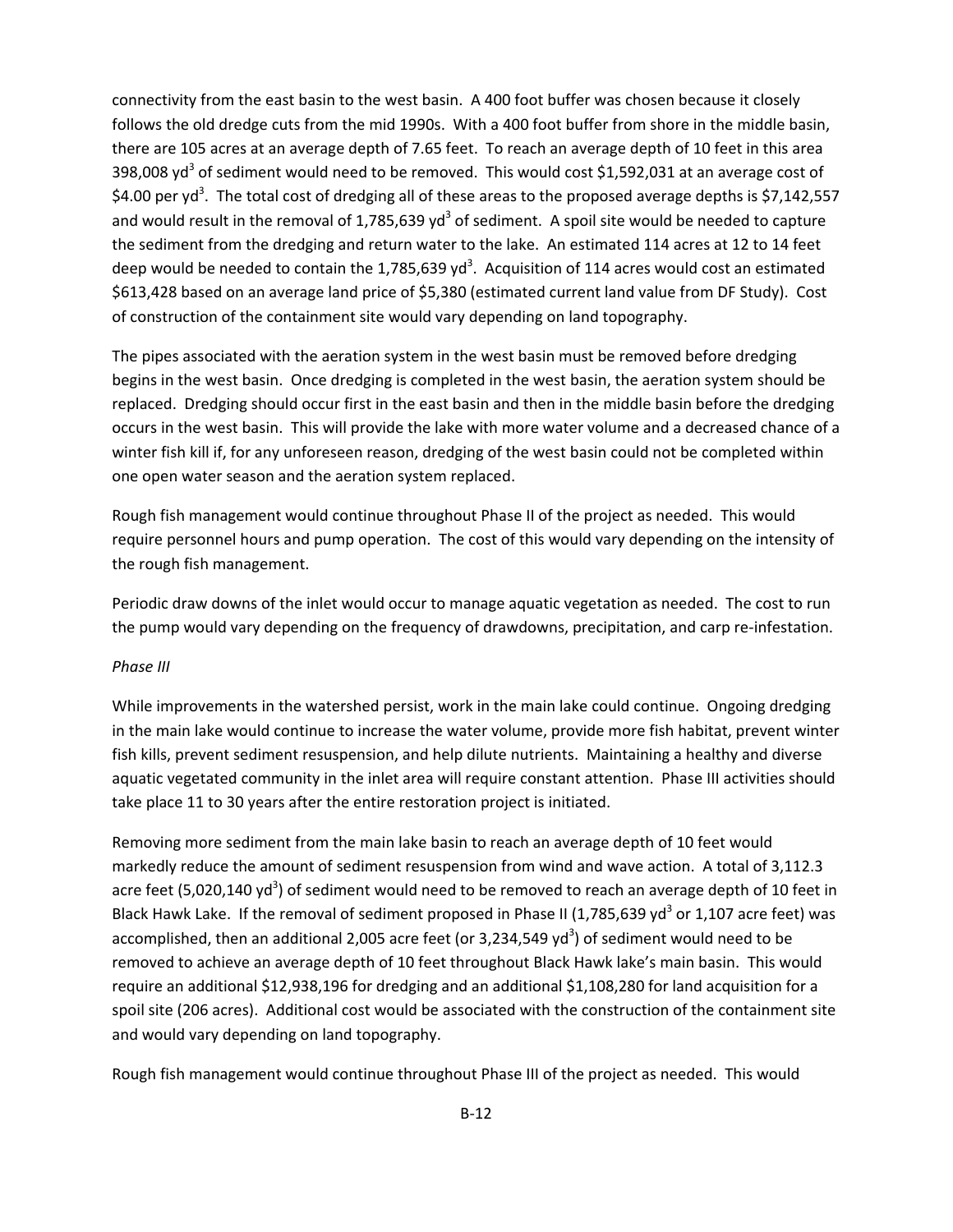require man hours and pump operation. The cost of this would vary depending on the intensity of the rough fish management.

Periodic draw downs of the inlet would occur to manage aquatic vegetation as needed. The cost to run the pump would vary depending on the frequency of draw downs, precipitation, and carp re-infestation.

# *Considerations*

The timeline of proposed management activities and the costs associated with them are estimates. The actual work that will be accomplished and the time in which it is accomplished will depend largely on available funds, interagency cooperation, local involvement, and the feasibility of certain management alternatives. Plans should be put in place to evaluate the effectiveness of certain management strategies, and those strategies can change based on those evaluations.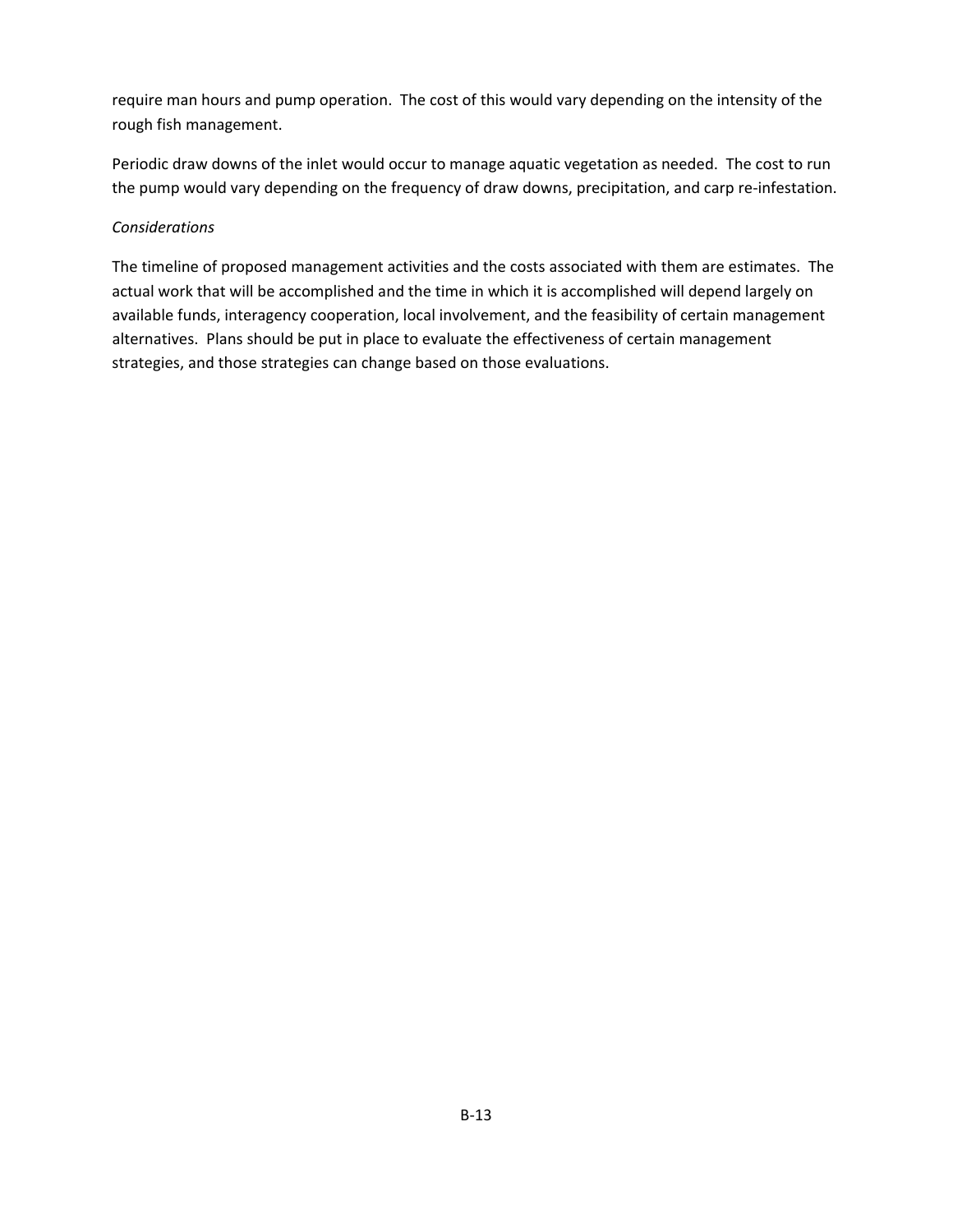**Appendix I.**—Cost estimates associated with various in‐lake management strategies for the Black Hawk Lake restoration project.

| Item                                   | Quantity                 | Unit        | <b>Unit Cost</b> | Extension       |
|----------------------------------------|--------------------------|-------------|------------------|-----------------|
| Dredging:                              |                          |             |                  |                 |
| Inlet                                  |                          |             |                  |                 |
| Option 1 (3 ft. av. depth)             | 381,958                  | Cubic yard  | \$4.00           | \$1,527,832.00  |
| Option 2                               | 241,273                  | Cubic yard  | \$4.00           | \$956,092.00    |
| Option 3                               | 151,912                  | Cubic yard  | \$4.00           | \$607,648.00    |
| Containment site (~4 ft deep)          | 84                       | Acre        | \$5,405          | \$454,020.00    |
| Containment site construction          | $\overline{\phantom{0}}$ |             |                  | \$500,000.00    |
| Main Lake                              |                          |             |                  |                 |
| Intermediate goal                      | 1,785,639                | Cubic yard  | \$4.00           | \$7,142,556.00  |
| Containment site (12 ft deep)          | 112                      | Acre        | \$5,405.00       | \$605,360.00    |
| Final goal                             | 3,234,017                | Cubic yard  | \$4.00           | \$12,936,068.00 |
| Containment site (12 ft deep)          | 208                      | Acre        | \$5,405.00       | \$1,124,240.00  |
| Total dredging (10 ft. av. depth)      | 5,019,656                | Cubic yard  | \$4.00           | \$20,078,624.00 |
| Total containment site                 | 320                      | Acre        | \$5,405.00       | \$1,729,600.00  |
| Containment site construction          |                          |             |                  | \$750,000.00    |
|                                        |                          |             |                  |                 |
| Aeration system                        |                          |             |                  | \$300,000.00    |
|                                        |                          |             |                  |                 |
| <b>Shoreline Armoring</b>              |                          |             |                  |                 |
| <b>Cottonwood Point</b>                | 2,320                    | Linear Feet | \$55.00          | \$127,600.00    |
| Denison Beach                          | 400                      | Linear Feet | \$55.00          | \$22,000.00     |
| Ice House Point                        | 1,376                    | Linear Feet | \$55.00          | \$75,680.00     |
|                                        |                          |             |                  |                 |
| Dike Fill (for barrier & pump station) | 1,699                    | Cubic Yard  | \$3.00           | \$5,097.00      |
| Fish Barrier                           |                          |             |                  |                 |
| Physical                               | $\mathbf{1}$             | —           | \$150,000.00     | \$150,000.00    |
| Electrical                             | $\mathbf{1}$             |             | \$175,000.00     | \$173,000.00    |
| <b>Electrical Barrier Housing</b>      | $\mathbf{1}$             |             | \$30,000.00      | \$30,000.00     |
| Pump Station (5,000 GPM)               | $\mathbf{1}$             |             | \$137,000.00     | \$137,000.00    |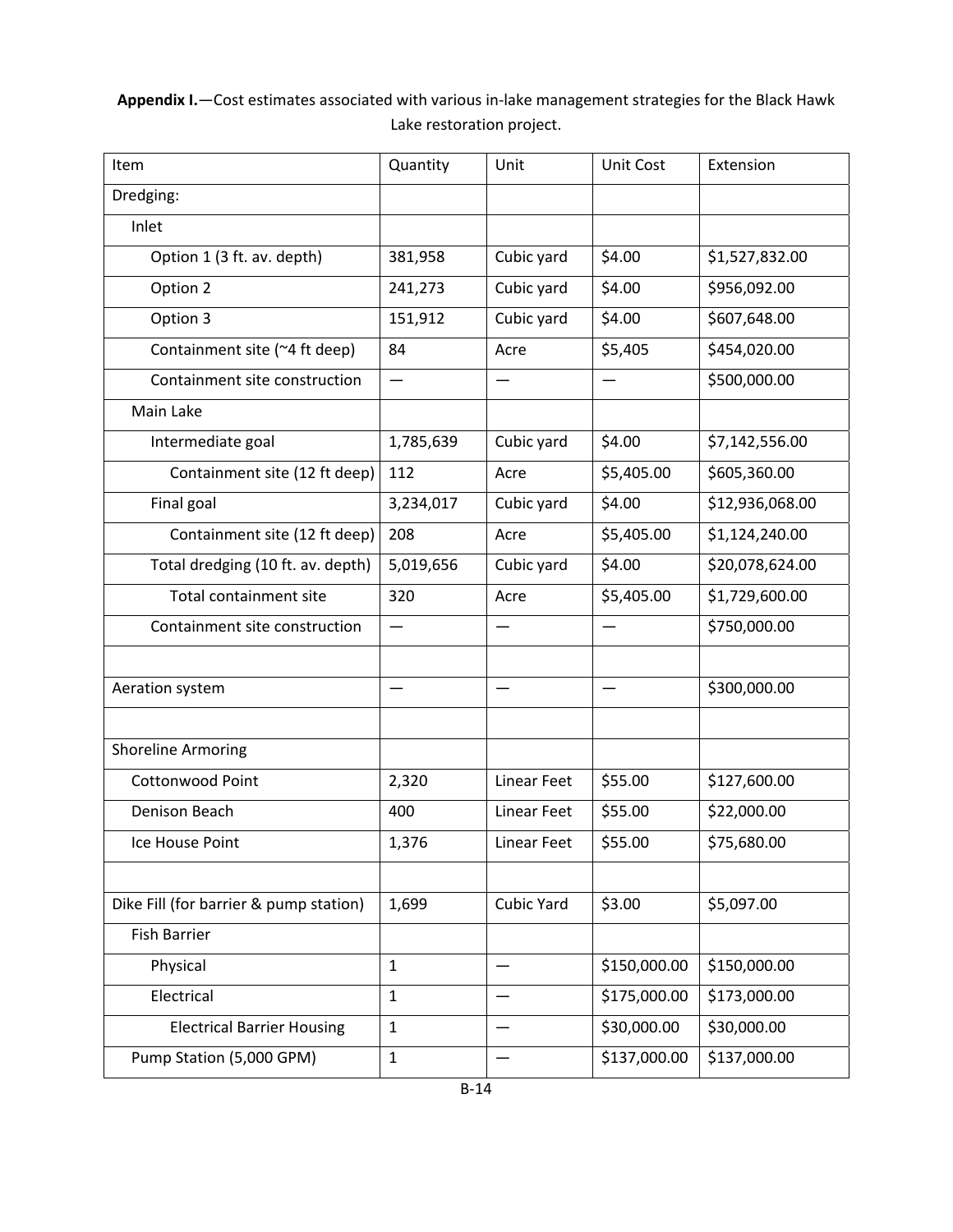**Appendix II.**—Estimated costs associated with the option of a chemical renovation in the main lake basin and inlet under varying water levels.

| Volume (acre-ft)  | Gallons  | Unit Cost | <b>Total Cost</b> |
|-------------------|----------|-----------|-------------------|
| Main Lake Basin   |          |           |                   |
| 4487.5 (at crest) | 7,314.95 | \$55      | \$402,322.25      |
| 3727.5 (1 ft low) | 6,075.83 | \$55      | \$334,170.65      |
|                   |          |           |                   |
| Inlet             |          |           |                   |
| 257 (at crest)    | 418.91   | \$55      | \$23,040.05       |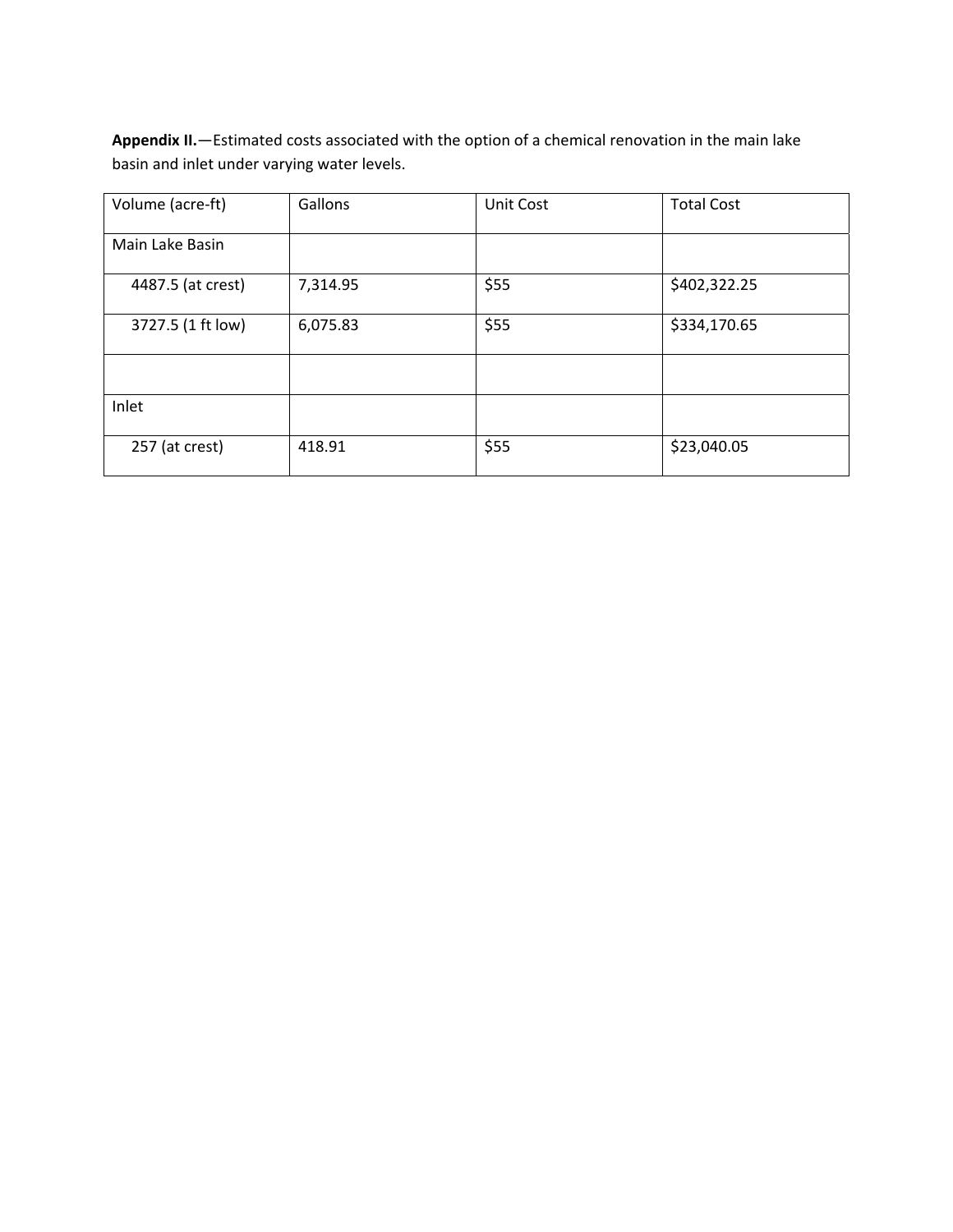B‐15

**Appendix III.**—Explanation of cost estimates associated with and justification for various management strategies.

Dredging: The cost of dredging is estimated to be between \$3.75 and \$4.25 per cubic yard of sediment as suggested in the ISU DF Study. This produces an average cost of \$4.00 per cubic yard.

600 Foot Dredge Buffer in East Basin: This avoids the existing rock piles and other areas of with a hard bottom in this portion of the lake.

400 Foot Dredge Buffer in Middle Basin: This closely follows the old dredge cuts and also avoids existing rock piles off of Lake Wood Point and Shotgun Hill.

200 Foot Dredge Buffer in West Basin: This closely follows the 6 foot contour line, avoids the sand beach and handicapped accessible dock, and avoids the rock pile off of Crescent Park.

Containment Site: The cost of land acquisition is based on the current average price of land at \$5,405 per acre as suggested in the ISU DF Study.

Containment Site Construction: Taken from ISU DF Study. However, it should be noted that containment site construction can vary widely depending on topography of containment site area.

Shoreline Armoring: The cost of material and placement is estimated to be \$55 based on estimates from the NRCS.

Dike System for Fish Barrier: The size of the actual dike system would need to be investigated. An area of 10,000 ft<sup>2</sup> within the dike system was arbitrarily chosen, but thought to be of a size that would be conducive to fish removal.

Fill Material: The estimated \$3 per cubic yard of fill is derived from cost estimates for the Little Storm Lake Restoration Project.

Physical Barrier: Estimated from previously constructed fish barriers and suggested by the ISU DF Study.

Electrical Barrier: Estimated from a quote provided by Smith‐Root, Inc. for an electrical barrier to be installed at Lost Island at a cost of \$148,000 (including two pulsators). An additional \$25,000 was added to the estimate for the Black Hawk Lake project to account for an additional pulsator due to the wider opening at Black Hawk Lake's inlet.

Electrical Barrier Housing: Estimated from a quote provided by Smith‐Root, Inc. for the Lost Island Lake project.

Pump Station: Derived from cost estimate of a 5,000 gpm pump to be installed at Little Storm Lake.

Aeration System: Estimated from other cost estimates on aeration systems at other natural lakes.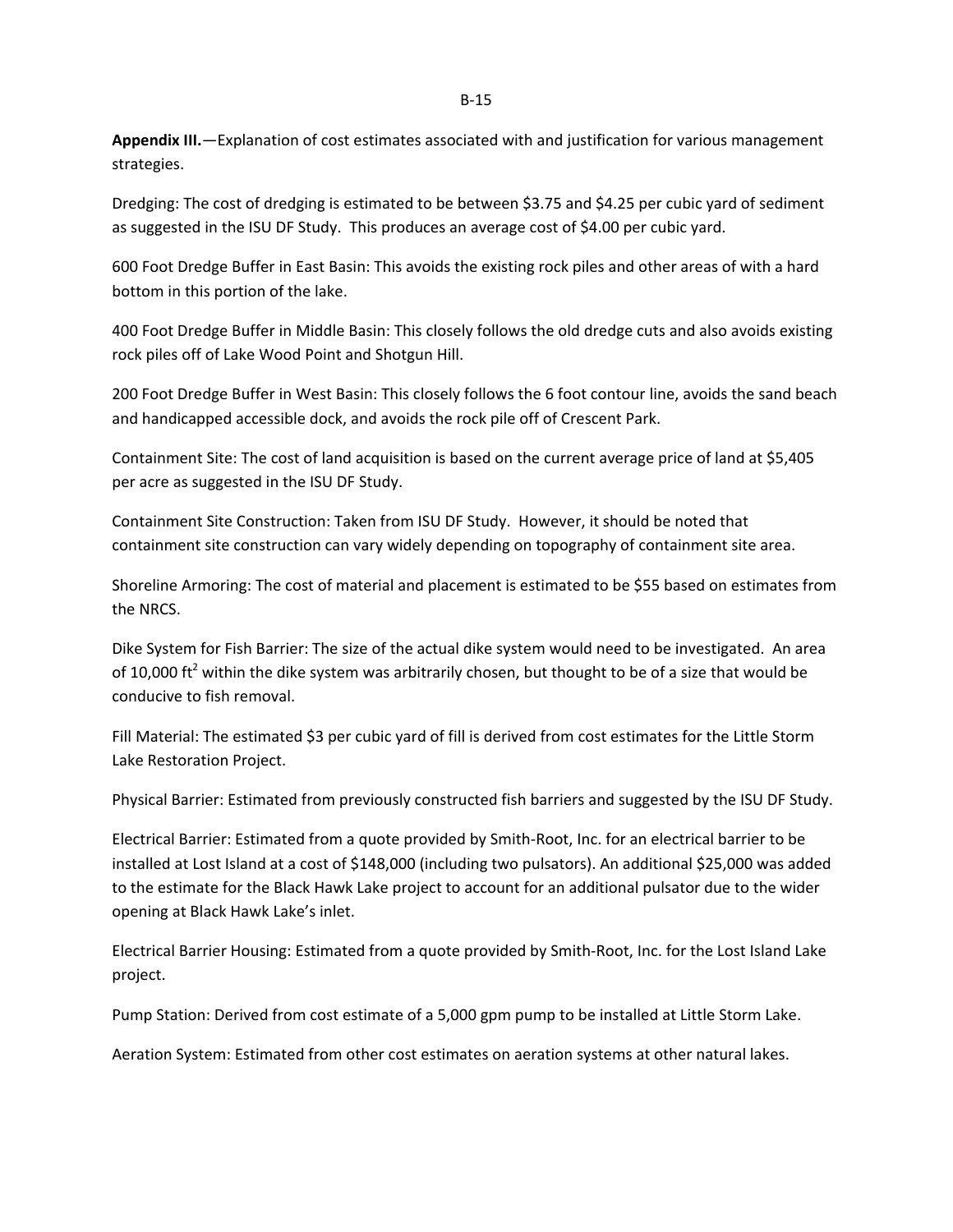



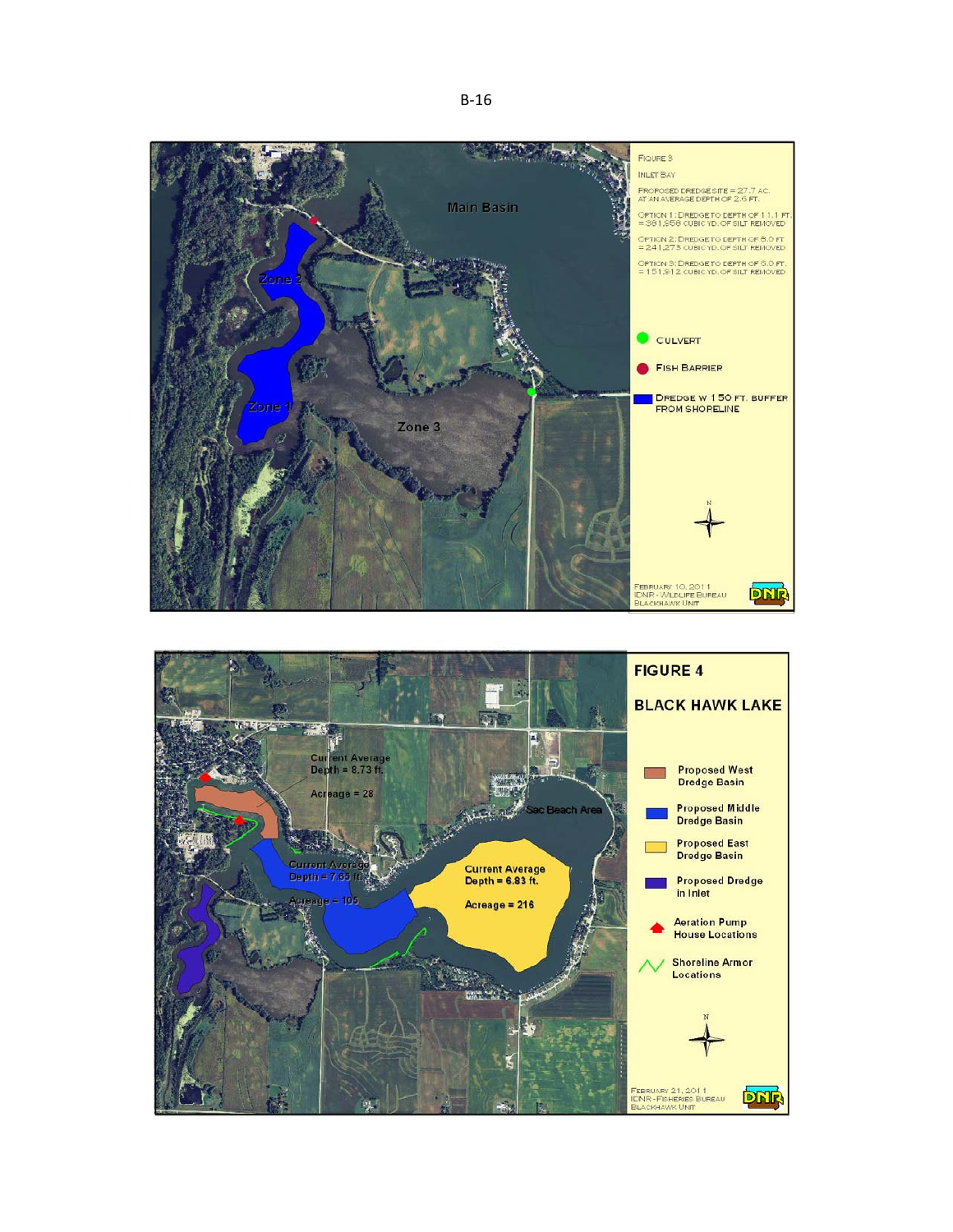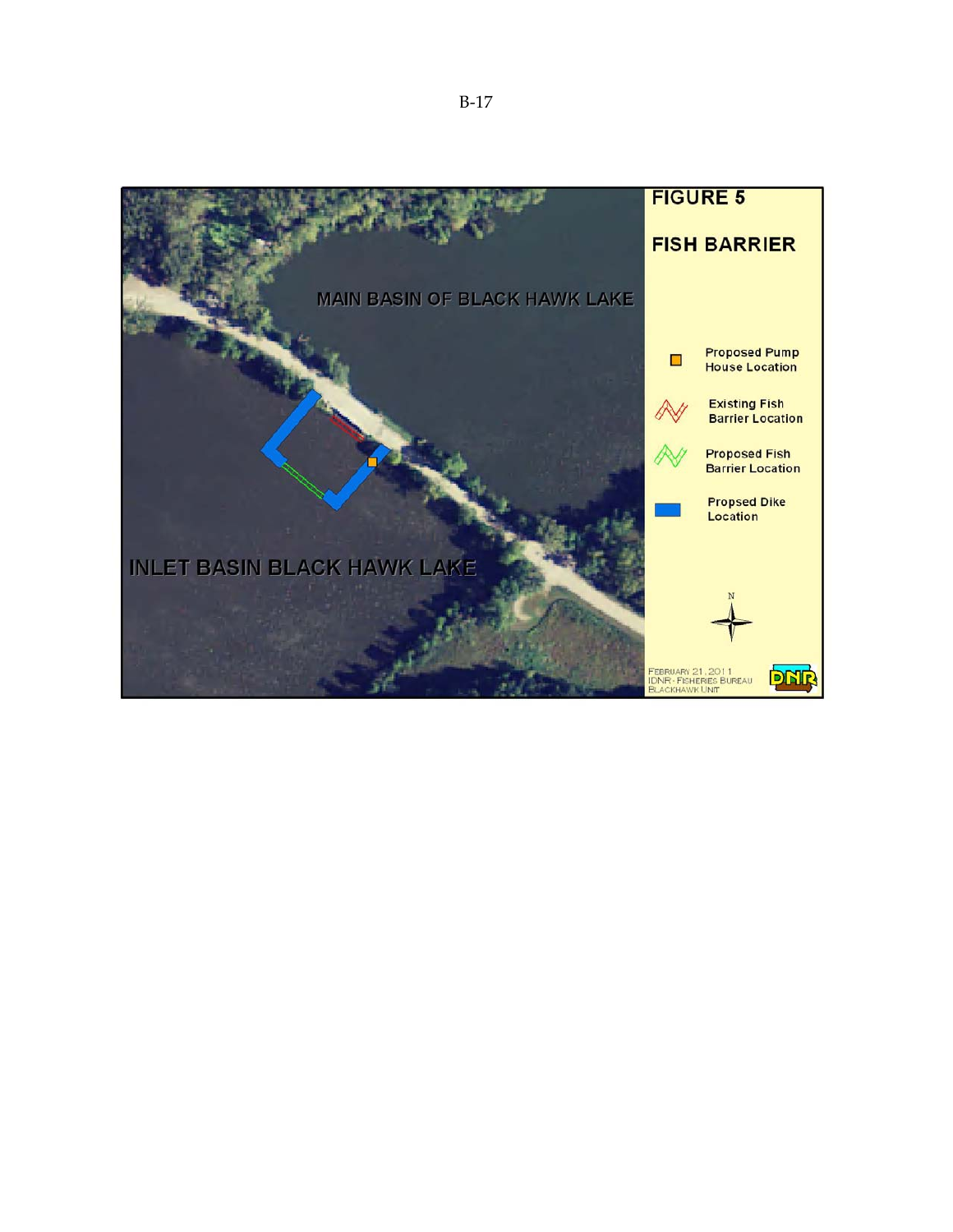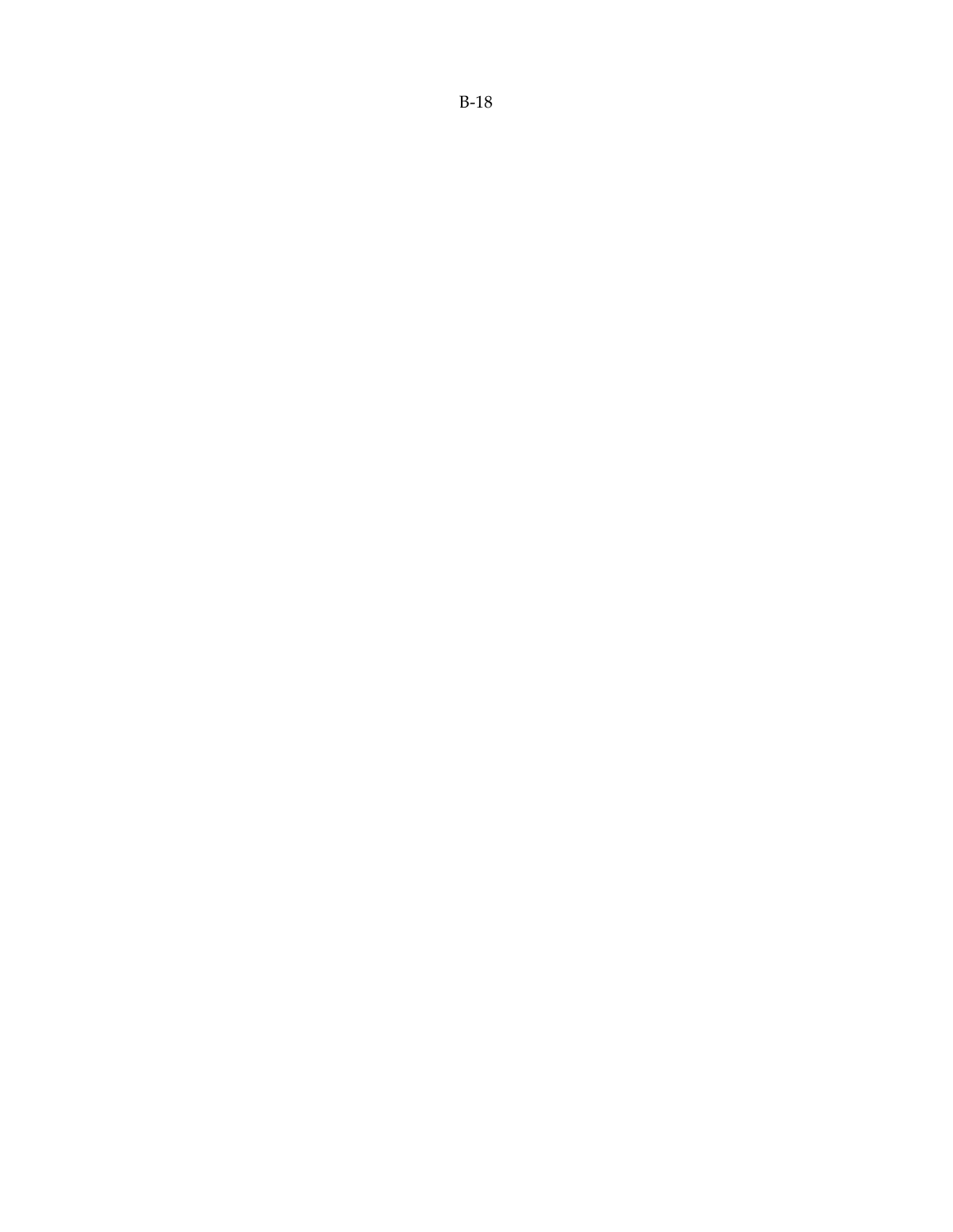# **Water Quality Benefits Derived through Appropriate Management of the Black Hawk Marsh Wildlife Management Area, Sac County**

#### **I. Background**

The Black Hawk Marsh Wildlife Management Area (Black Hawk Marsh WMA) is a publically owned 1,153‐acre wetland/prairie complex located adjacent to the south shore of the 923‐acre Black Hawk Lake in central Sac County, Iowa (figure 1). The Black Hawk Marsh WMA contains a variety of land forms, including upland prairie, wetland, timber, creek bottom, gravel pits, wildlife food plots, and hay fields. Two wetlands within the complex are of significance: the 173‐acre State Marsh was constructed in 1994 using \$193,400 in state Migratory Waterfowl Stamp dollars and the 45-acre DU Marsh was constructed in 1996 by Ducks Unlimited, Inc. (DU) using their program funds. Both basins have water control structures to allow for periodic water level manipulations and both are managed for wildlife habitat, public recreation, and water quality improvements. Another major hydrological feature of the landscape is Carnarvon Creek, which drains water from a large (13,155‐acre) and intensively cultivated watershed southwest of Black Hawk Lake. Upon entering the Black Hawk Marsh WMA, Carnarvon Creek flows through DU Marsh and State Marsh before releasing water into Black Hawk Lake (figure 2).

Black Hawk Marsh consists of 12 state‐owned Wildlife Management Areas (WMA) totaling 1,053 acres and one federally owned 100‐acre Waterfowl Production Area (WPA). All tracts were purchased between 1928 and 1993. WMAs were purchased with state general fund and Fish and Wildlife Trust Fund dollars. Trust Fund dollars originate from the sale of hunting, fishing and trapping licenses and are used to leverage additional federal Sport Fish and Wildlife Restoration funds which originate from a federal excise tax placed on hunting and angling equipment. WPAs are acquired using dollars gained from the sale of federal Migratory Waterfowl Stamps. Federally owned WPAs are managed by the Iowa Department of Natural Resources (IDNR) through an agreement with the U.S. Fish and Wildlife Service (FWS).

Public land within the Black Hawk Marsh WMA is managed using the same funding sources that were used to purchase them as well as outside private funds from various conservation partners. The primary management goals of the Black Hawk Marsh WMA and most other WMAs and WPAs in Iowa are to provide the habitat needed for resident and migrant wildlife species to fulfill their life cycle and to provide appropriate wildlife‐related recreation opportunities (hunting, fishing, trapping, bird‐watching, etc.). As such, management objectives include developing and managing native wetland/prairie complexes, establishing food plots and woody cover plantings, and providing sufficient public access and opportunity.

#### **II. Landscape Management and Water Quality**

Another increasingly important function of proper habitat management on public and private is improved water quality. Native perennial vegetation established on upland areas enhances water quality by holding soil and chemicals on upland areas. Healthy wetlands, which include robust stands of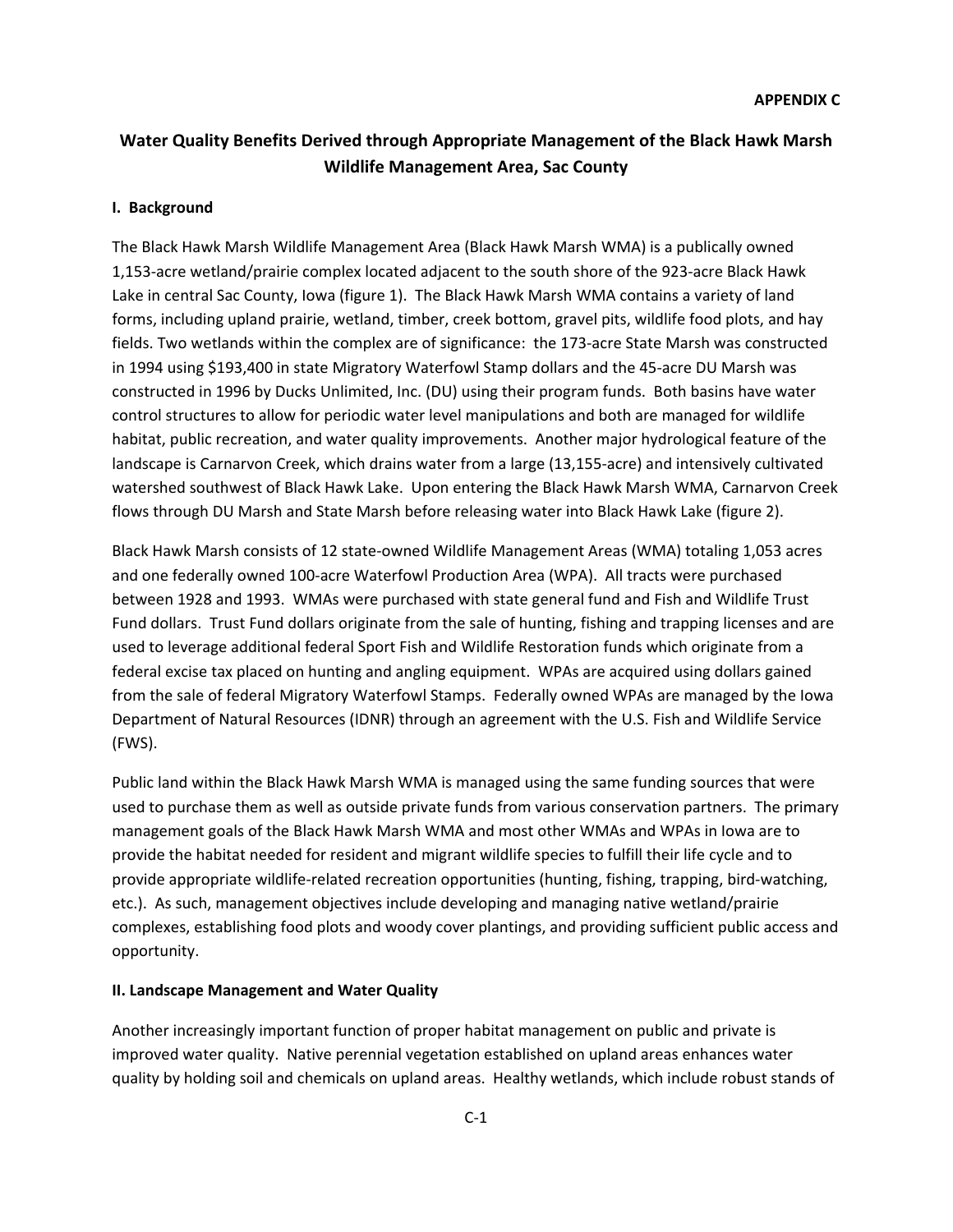emergent (cattails, bulrush, etc.) submergent (pondweeds, chara, etc.), and floating leaf (duck weeds, etc.), purify water in several ways: these plants use up nutrients that would otherwise be available to grow algae; their roots hold bottom sediments in place while other parts of the plant break wave energy and protect shorelines; and their structure provides escape cover for the minute invertebrates (fresh water shrimp, daphnia, etc.) that graze heavily on algae (a healthy population of daphnia will filter the entire volume of water in a lake 4 times a day). Proper wetland management involves using water control structures to try to replicate the natural wet/dry cycles (that seldom occurs due to an extremely altered hydrology) that are needed to keep wetlands healthy. It is through a natural drought or the man-induced drawdown that wetlands are rid of carp, black bullheads, fathead minnows, and other problem fish (which root up beneficial aquatic plants, resuspend bottom sediments, recycle nutrients, and overgraze beneficial invertebrates), are able to have bottom sediments compacted, and are able to have beneficial aquatic plants germinate. Upon return of the natural wet season or the management action to refill the wetland, these wetlands become extremely productive systems typified by clean water, diverse and abundant vegetation, heavy wildlife use, and increased recreational opportunity. IDNR wetland managers consider a number of ecological and socio‐political factors to manipulate water levels within a basin, including: the existing ecological condition of the basin (water quality, plant communities, problem fish populations, wildlife and human use, etc.); probability of slowing the return of problem fish to the basin through the construction and maintenance of strategically placed fish barriers; watershed size and basin morphology; juxtaposition of other wetlands; upstream and downstream drainage issues and limitations; political concerns, human‐use concerns, etc.).

# **III. Management of the Black Hawk Marsh WMA relative to wildlife use, public recreation, and water quality**

With the renewed interest of improving the health of Black Hawk Lake and the potential commitment of local, state, and federal dollars to achieve this goal, the IDNR and others recognize that more intensive conservation work in Black Hawk Lake's watershed (including private and public lands) will result in improved water quality in Black Hawk Lake. The recently completed ISU Black Hawk Lake Diagnostic Feasibility Study (2010) identifies many of the watershed improvements needed to make and sustain water quality improvements in Black Hawk Lake and its watershed. The IDNR strongly supports this comprehensive watershed effort and the IDNR – Wildlife Bureau would like to partner in this cleanwater initiative by increasing management efforts on land it manages in the watershed (Black Hawk Marsh WMA).

# **A. Wetland Management**

In the past, IDNR staff has attempted to manage State and DU Marsh in as healthy of a condition as possible. However, excessive amounts of sediment and nutrient‐laden water originating from the large and intensively cultivated watershed and chronic rough fish re-infestations have made this difficult. Successful draw downs were infrequent, and once obtained, short‐lived.

As part of the immediate effort to improve water quality in the Black Hawk watershed (and to adhere to our primary goal of providing optimal wildlife habitat and public recreational opportunities) the IDNR –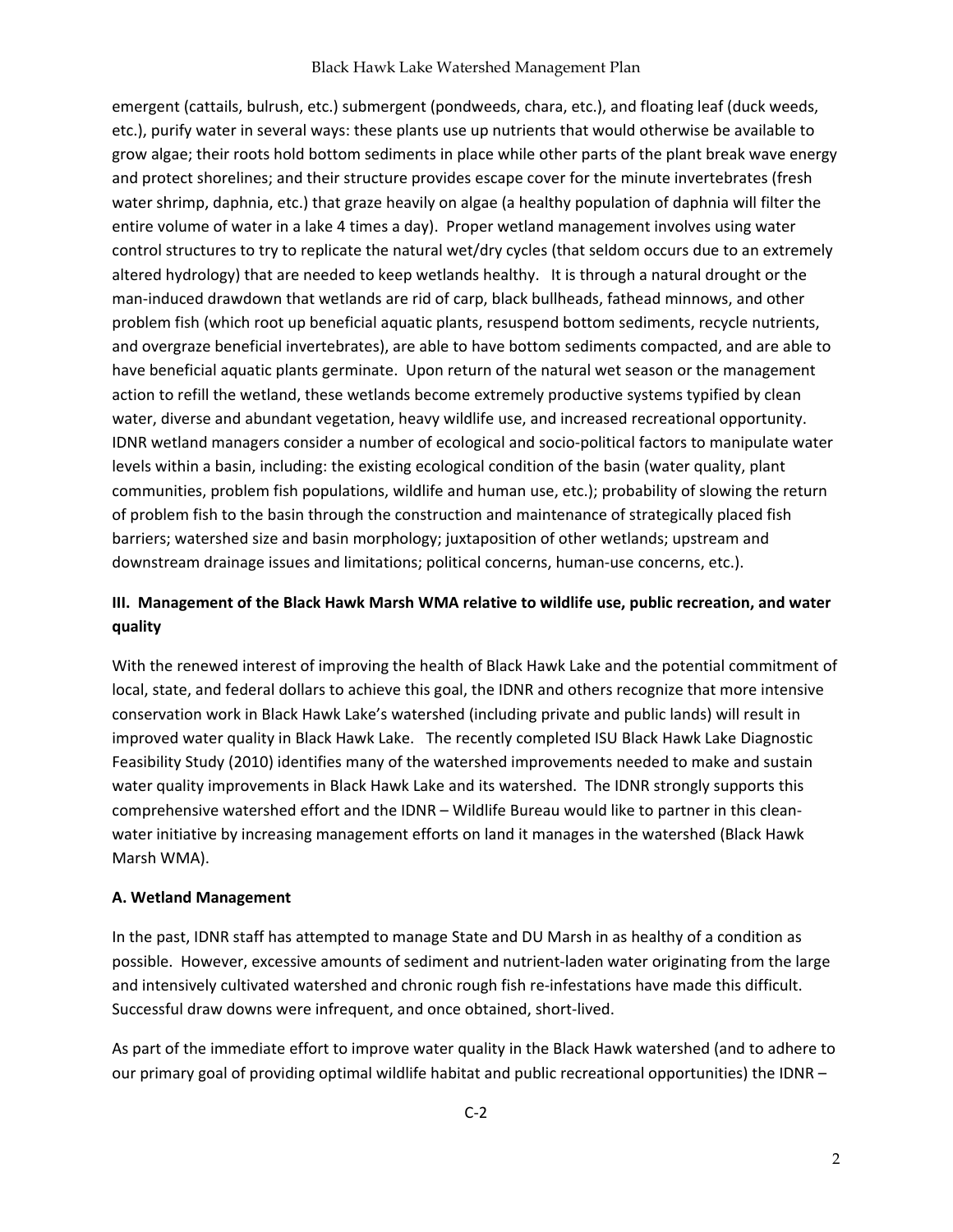Wildlife will increase management actions on State and DU Marshes by attempting to increase the frequency of draw downs and exploring opportunities to install effective fish barriers. IDNR and others are hopeful that on‐going and future watershed treatments will result in more effective management of downstream basins.

During fall 2010 staff initiated draw downs on State and DU Marsh by temporarily removing the stop logs from the respective water control structures. The hope is that the watershed will experience a relatively dry year thereby allowing the basins to dry so that rough fish will be eliminated, bottom sediments consolidated and beneficial aquatic plants re‐established. The basins will be kept as dry as possible through spring 2012. During late spring 2012, water will be allowed to slowly rehydrate the basin. Throughout summer 2012, managers will attempt through intensive water level manipulations to keep about 2/3 of the new plant growth above water (i.e. allow only 1' of water on a 3' tall plant). During fall 2012, plants will senesce and water levels in both basins will be allowed to return to full pool. Again, success of all phases of the drawdown is dependent on the amount and timing of snowmelt and precipitation runoff released from a large and intensively cultivated watershed. Following a successful "2‐year" drawdown (i.e. that described above), IDNR staff may use periodic winter draw downs (i.e. partially de‐water the basin during the winter months to set back problem fish populations) thereby preserving the vegetation and invertebrate populations obtained during the 2‐year draw down. Managers may also annually remove some yet-to-be-determined amount of water in late winter so as to provide spring runoff/snowmelt storage in the basins. During spring/summer 2011, IDNR staff will gather topographical survey and design information needed to investigate the feasibility of installing effective (or somewhat effective) fish barriers on marsh outlets. Excessive water levels downstream of basin outlet structures and potential for damage and/or blockage caused by floating large woody debris will cause fish barrier failure, so the probability of high water events must be weighed against the cost and maintenance requirements of the fish barrier.

In the long‐term, the IDNR will consider more effective water control and fish barrier structures on a multitude of public basins in the Black Hawk Lake watershed, realizing that each basin in those watersheds contributes to water quality in Black Hawk Lake and has the potential to provide critical habitat for wildlife and recreation opportunities for the public.

# **B. Upland Management**

IDNR‐Wildlife will assess all upland management practices on the land it manages in the Black Hawk Lake Watershed so as to meet wildlife habitat goals, provide public recreation opportunities, and enhance water quality on those public lands and waters. At present, the state's entire management responsibility is the 1,153‐acre Black Hawk Marsh WMA, which consists of 10% (119 acres) agriculture fields. Of these, 74% (88 acres) are in hay and 26% (31 acres) in row crop. These lands are cooperatively farmed with local producers with the producer keeping a share of the crop and the state's share being used to manage the WMA. Crop fields are strategically placed and rotated to provide optimum wildlife habitat, public recreation, as a means to convert former ag land to wetland/prairie complexes, and as a means to reduce depredation on neighboring private lands. Managers will re-assess all croplands, especially with regards to placement near aquatic systems, to ensure water quality is not being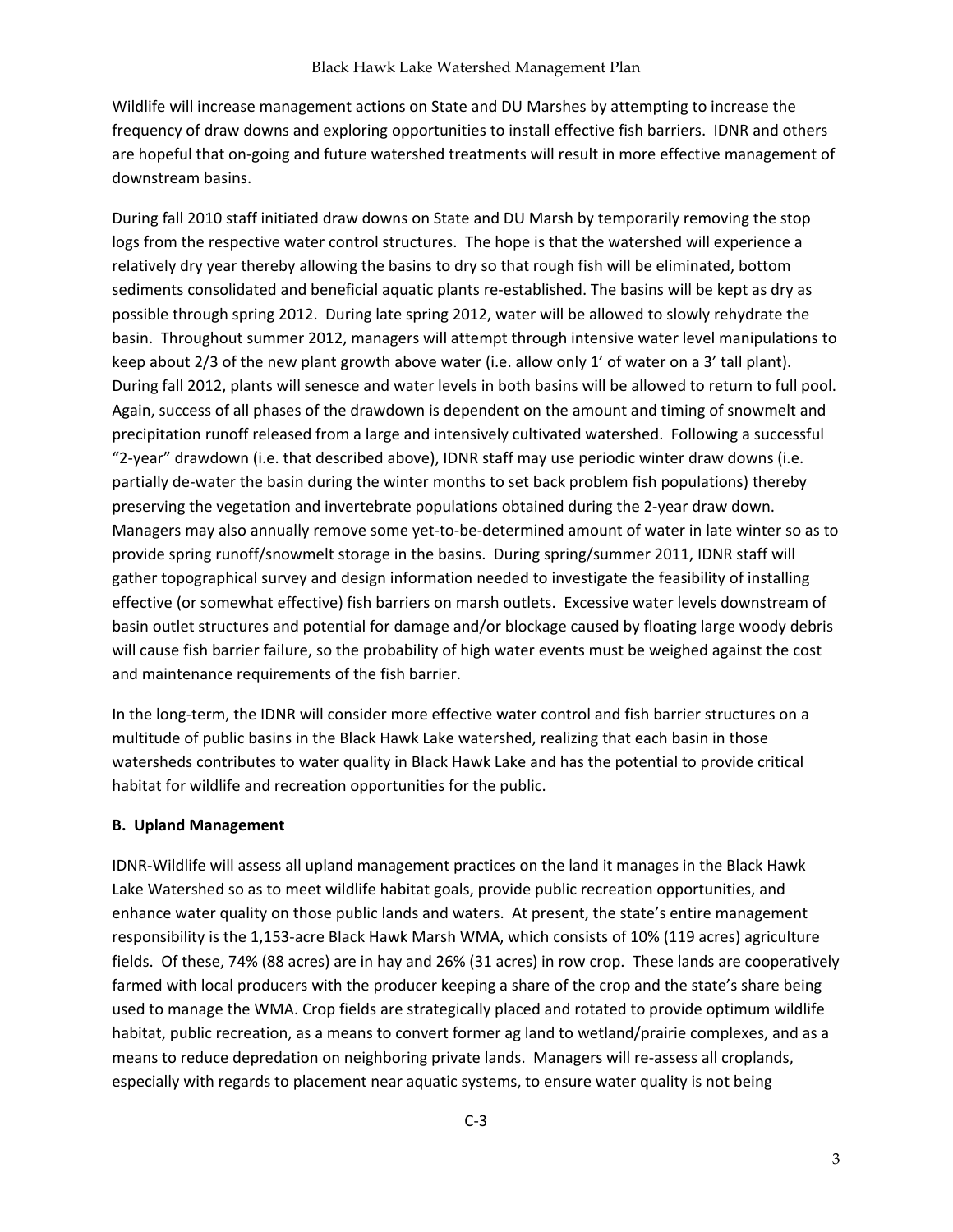compromised. Those lands being identified as potentially harmful to water quality will be seeded to perpetual native vegetation. Other non‐remnant prairie areas may need to be converted from grass to ag land to meet the wildlife and public use needs of the WMA.

The IDNR also offers to be involved in private land management within the watershed. IDNR has well qualified Private Lands Biologists and Technicians who are eager to work with other agency staff and private landowners to implement the Best Management Practices identified in the ISU Black Hawk Lake Diagnostic Feasibility Study (2010). IDNR is hopeful that though sustainable funding, the state will someday have the funds needed to implement voluntary perpetual conservation easements in the Black Hawk watershed and other targeted landscapes in Iowa. Finally, IDNR‐Wildlife is interested in talking to those landowners who may be interested in voluntarily selling property to the state. For additional information on how the IDNR can partner to improve the ecological health of the Black Hawk Watershed, please contact The Black Hawk Wildlife biologist at 712‐657‐2639.